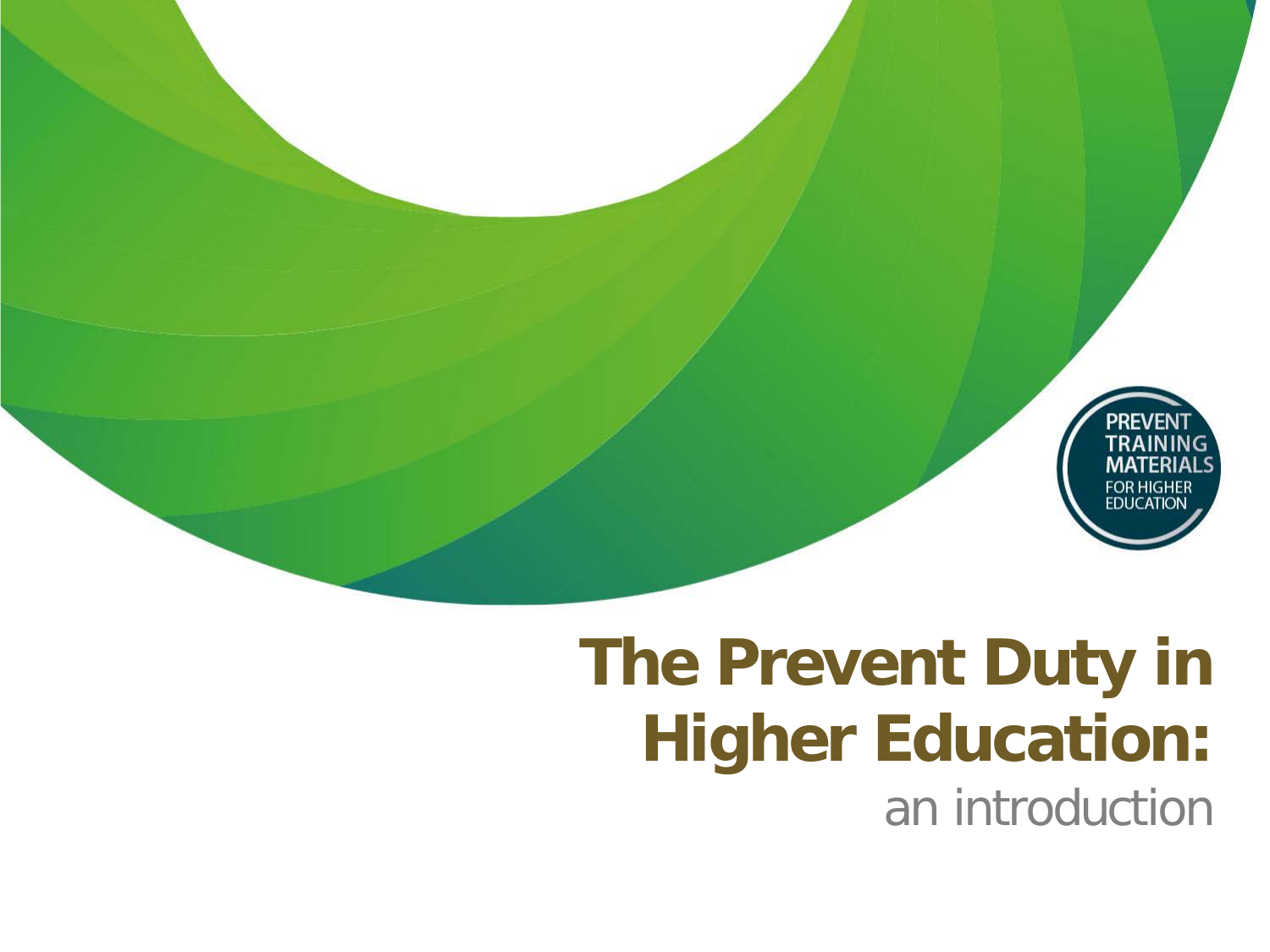**Outline** 

We will cover in this session:

- The Counter-Terrorism and Security Act, 2015.
- What is "Prevent "?
- The Prevent duty in higher education what must be done.
- **The process of radicalisation.**
- A case study.
- What is "Channel"?
- **Monitoring arrangements.**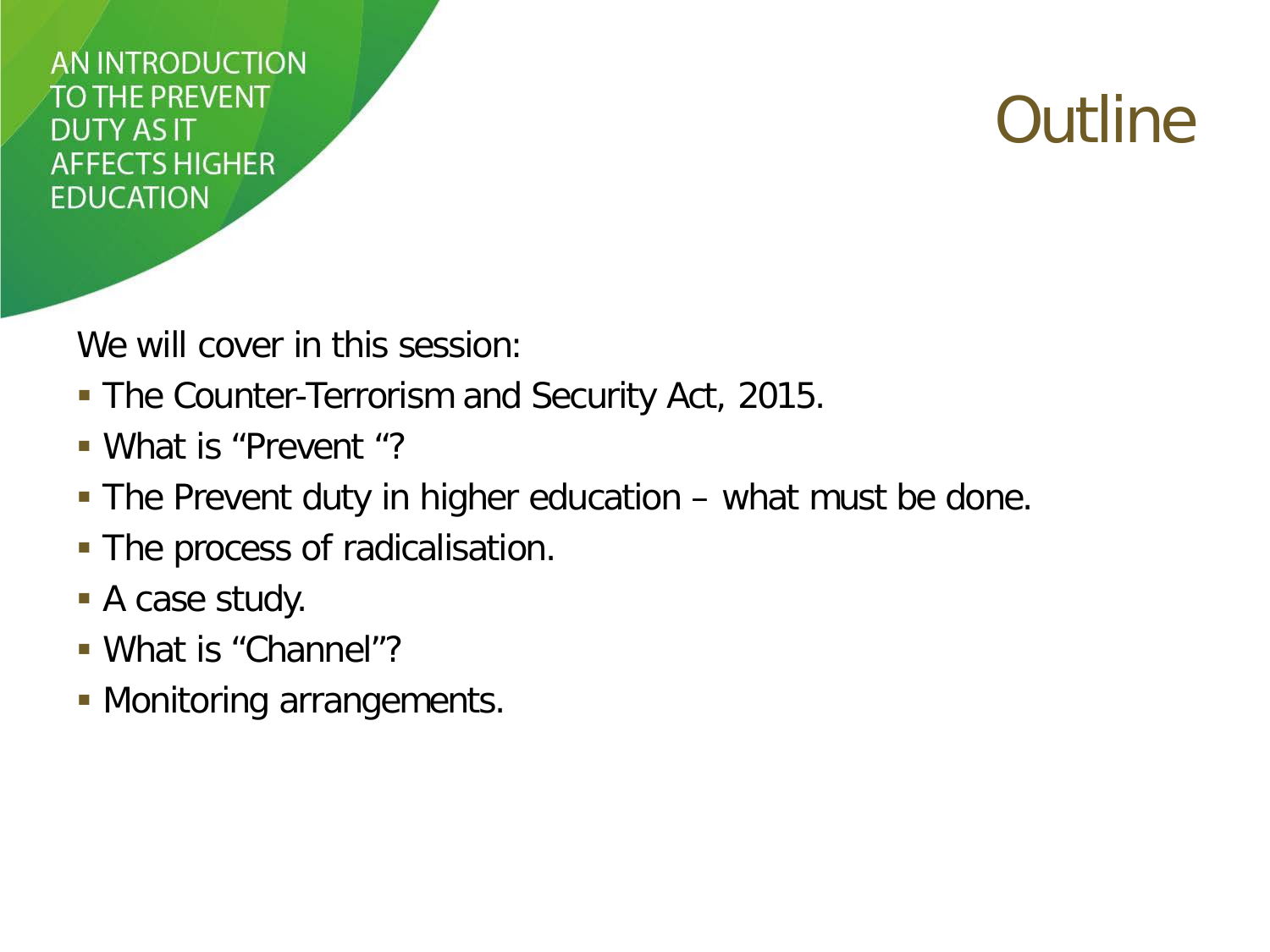# Counter-Terrorism and Security Act

Passed by parliament in February 2015.

Came into force in July 2015 – September 18 for higher education. Section 26 of the Act placed a statutory duty on seven "specified authorities" to have:

 "due regard to prevent people from being drawn into terrorism"

This has become known as the "Prevent duty".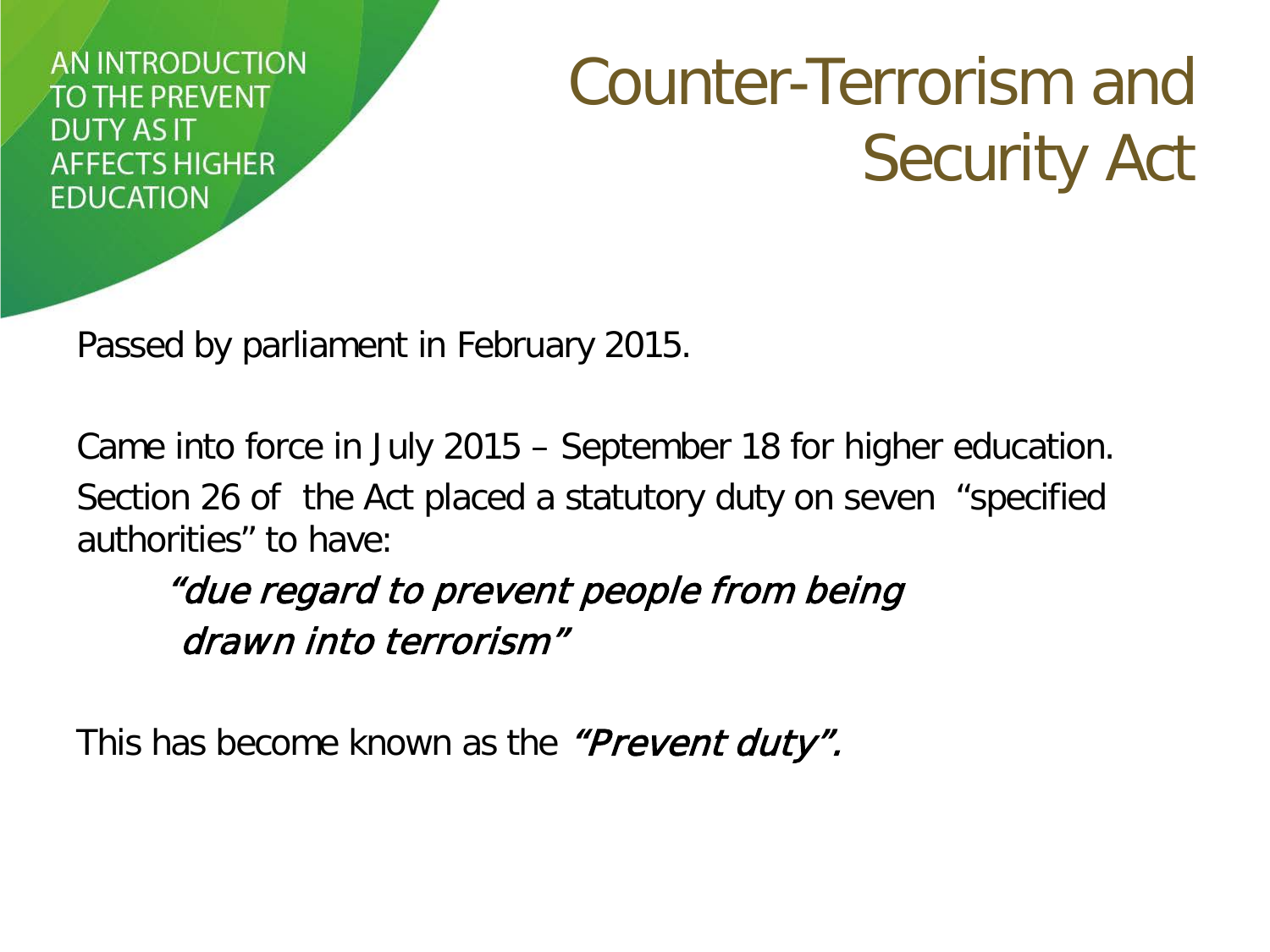#### Prevent statutory guidance

- **IF In July 2015 the government issued Prevent duty guidance for all** specified authorities in England and Wales – there is separate guidance for Scotland.
- Separate guidance for higher education institutions in England and Wales and in Scotland was issued and came into force on 18 September 2015.
- Essential elements of the duty are similar for all authorities and administrations.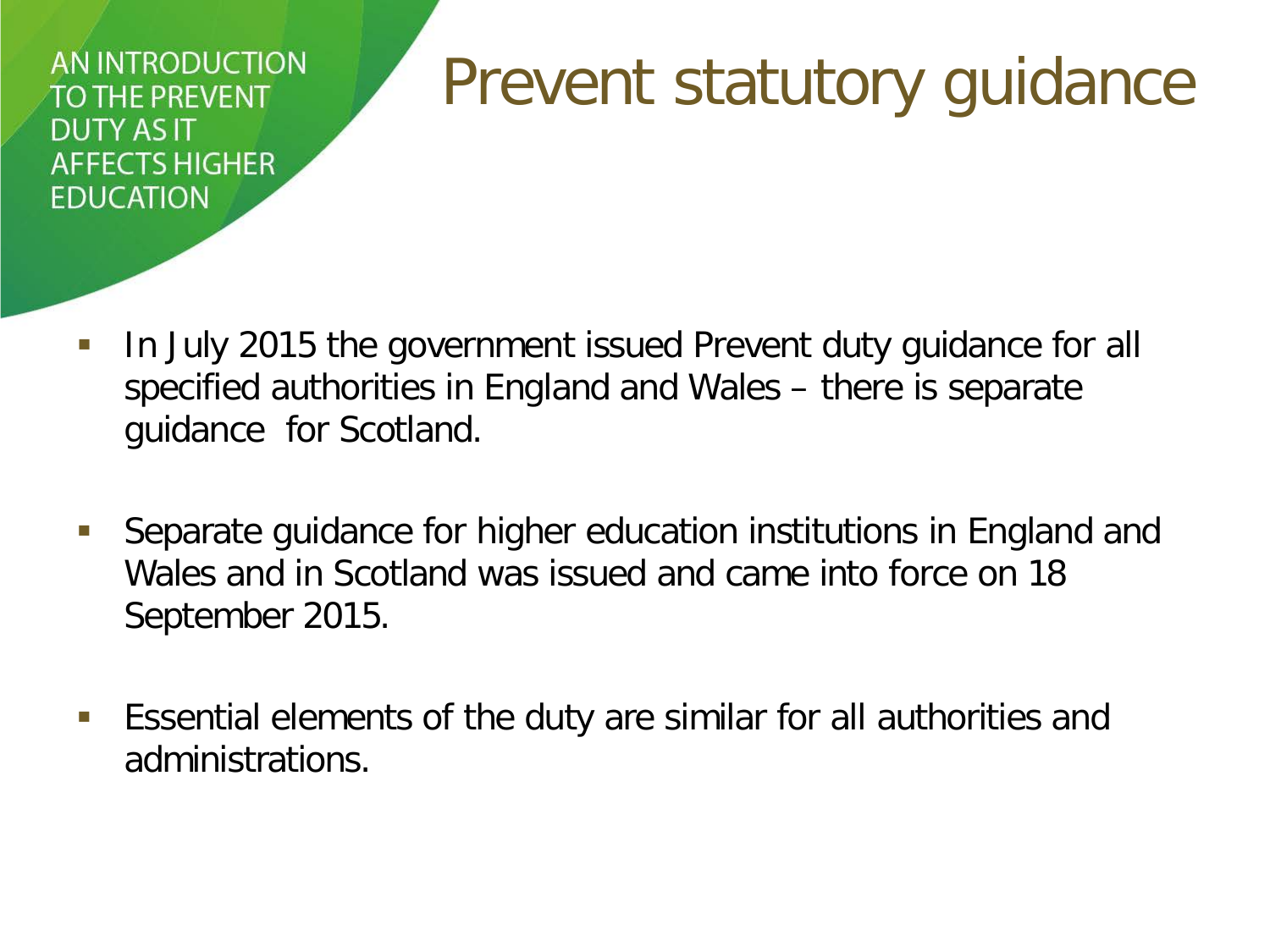#### So is all this new?

- No the original Prevent strategy was first launched by the Labour government in 2005.
- **The strategy was revised by the Coalition government in 2011.**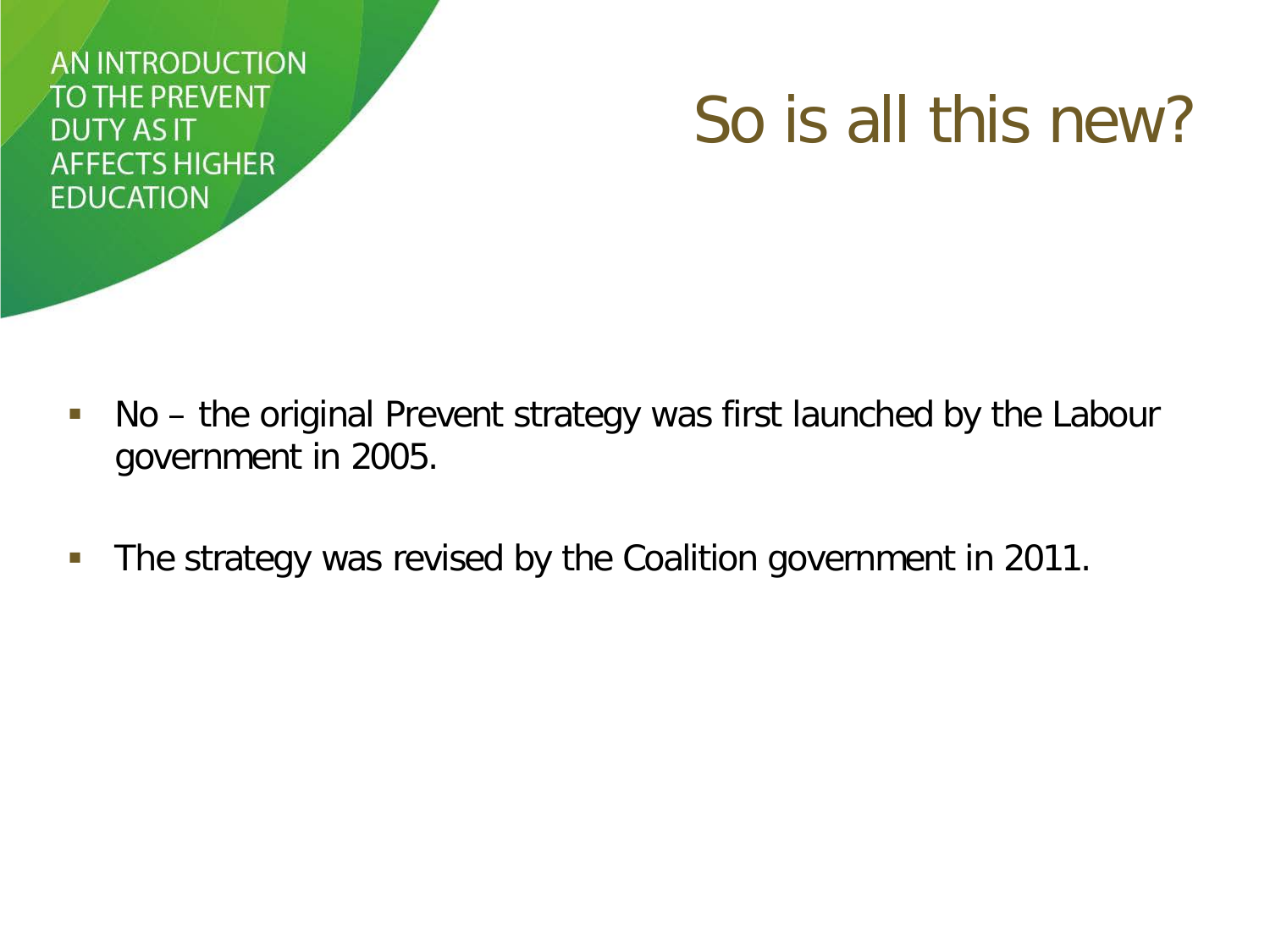## Prevent strategy 2011 three specific objectives

- Respond to the ideological challenge of terrorism and the threat we face from those who promote it.
- **Prevent people from being drawn into terrorism and give them** advice and support.
- Work with sectors and institutions where there are risks of radicalisation that we need to address.

It is the realisation of these objectives that the statutory Prevent duty is all about.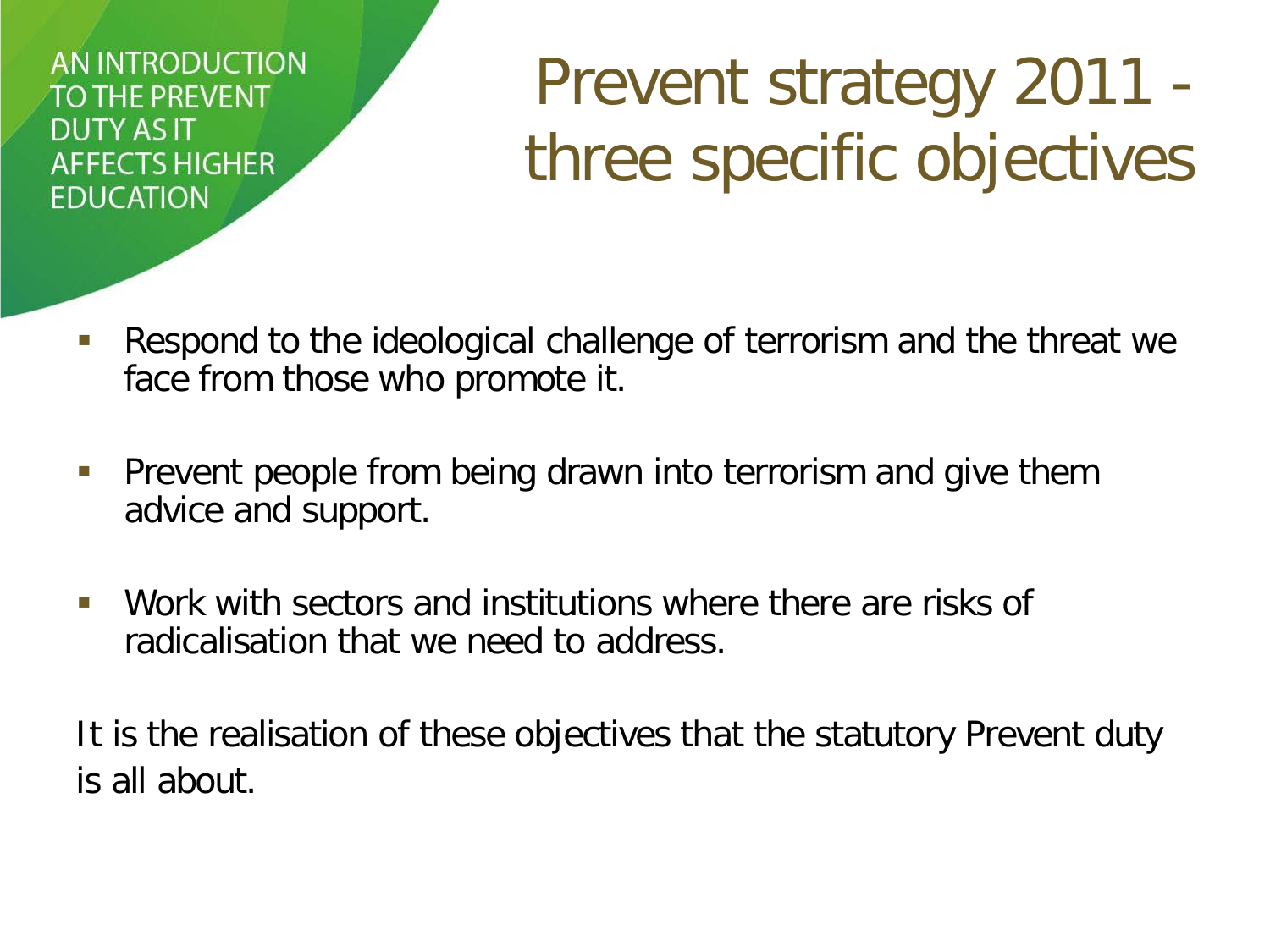## What is terrorism?

Definition from the Terrorism Act 2000:

- The use or threat of action (serious violence against a person, serious damage to property, endangering a person's life, serious risk to the health and safety of the public, serious interference/disruption of an electronic system).
- Designed to influence the government or to intimidate the public or a section of the public.
- Made for the purpose of advancing a political, religious, racial or ideological cause.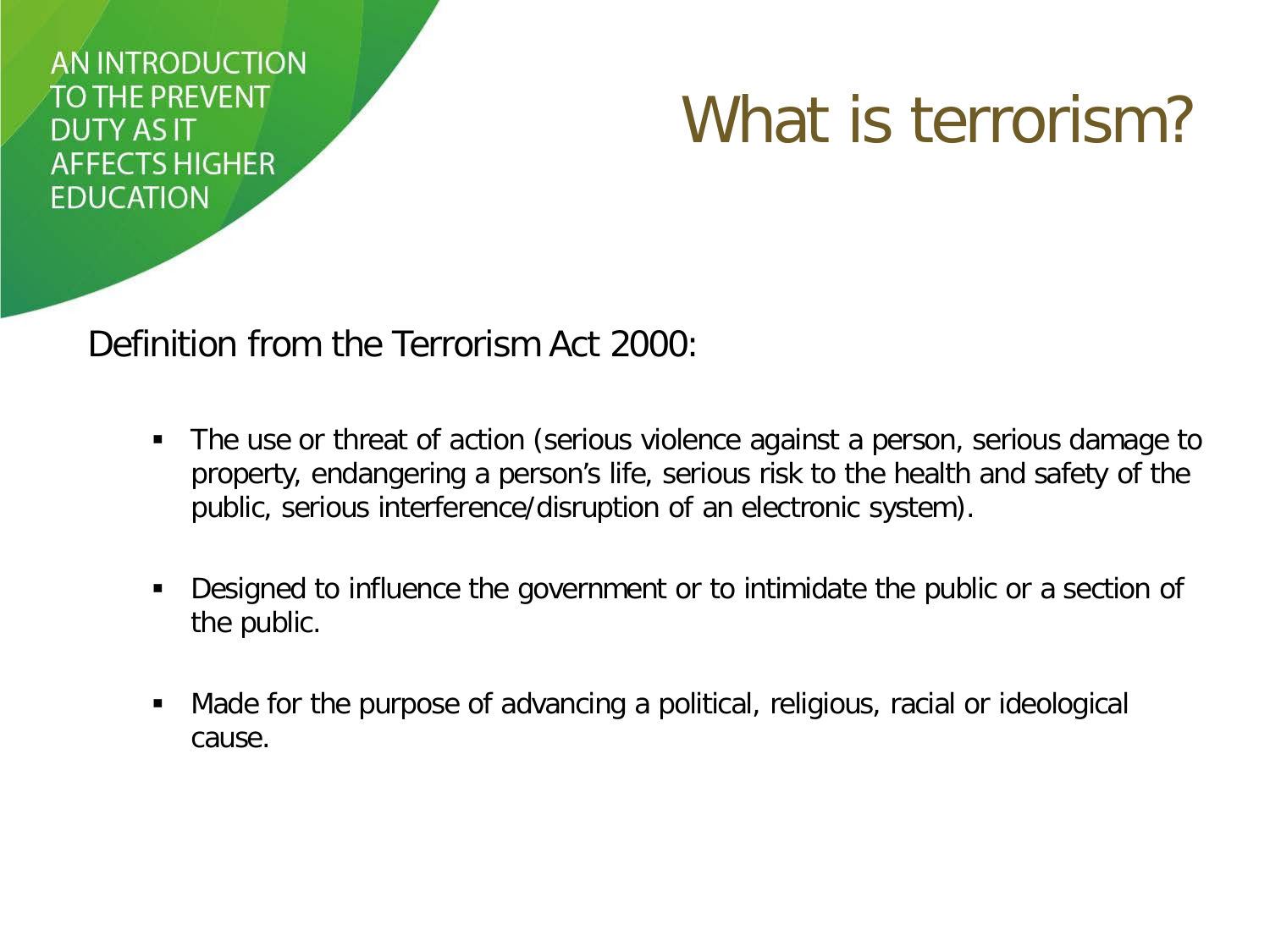#### What does Prevent say about terrorism?

- This is not only about Islamic extremism and so-called Islamic terrorist attacks – although it has been perceived as such.
- **Prevent is intended to deal with all forms of terrorism.**
- **Nature and severity of threat varies over time.**
- Guidance describes the current most significant threats but identifies others.
- From where do you think threats come?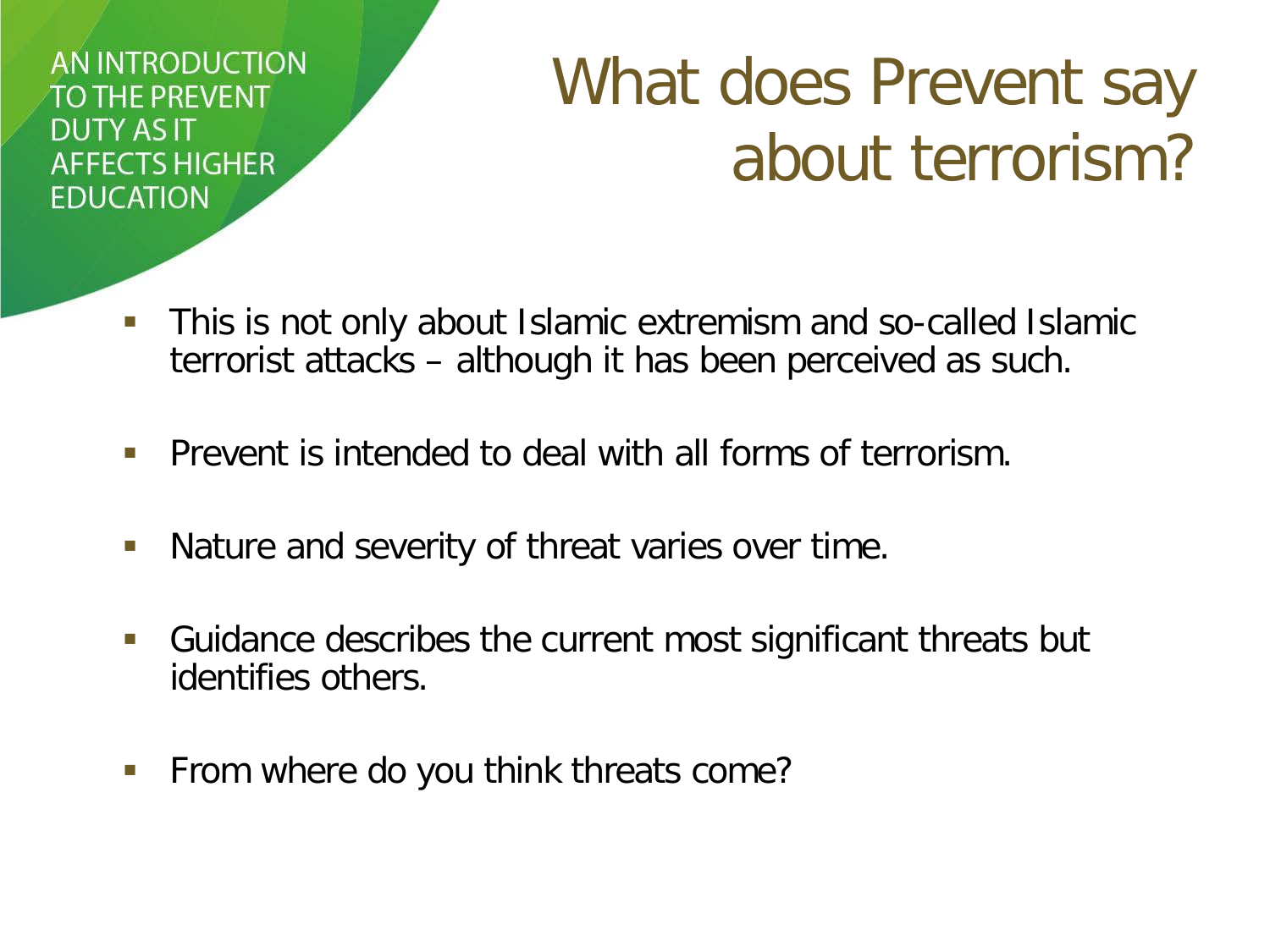#### Terrorist threats

- **ISIS/ISIL/Daesh.**
- **Al Qa'ida associated groups.**
- **White supremacist groups the Far Right.**
- **Extreme religious groups including pro-life.**
- **Environmentalist movement including animal rights groups.**
- **Northern Ireland related terrorism.**
- **Extreme left wing groups.**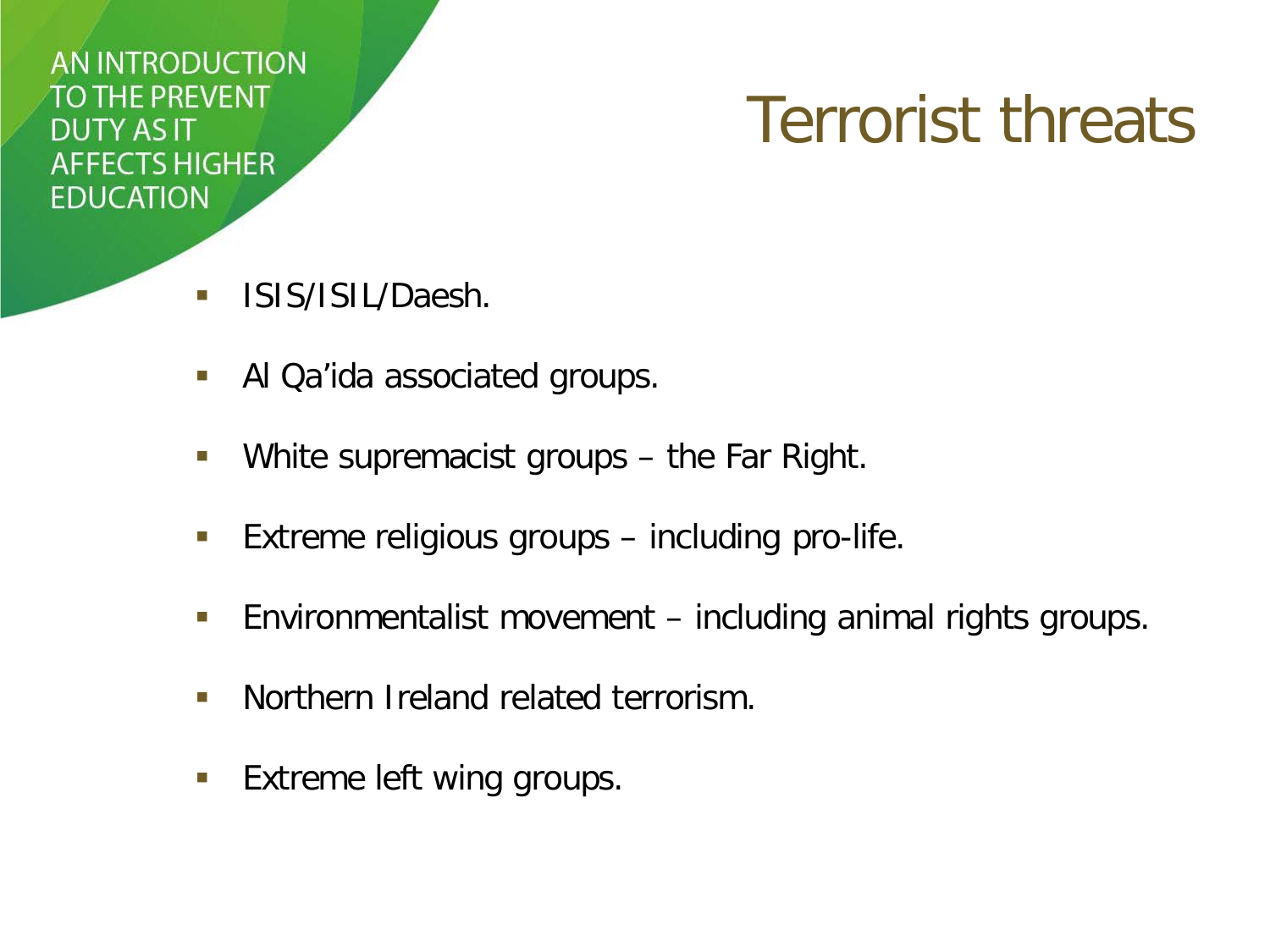#### Extremism

The 2011 Prevent strategy was explicitly changed to deal not just with all forms of terrorism and violent extremism but also with:

 "non-violent extremism, which can create an atmosphere conducive to terrorism and can popularise views which terrorists can exploit."

This presents challenges, especially in the context of the right to hold views that others might find offensive or extreme but are perfectly legal.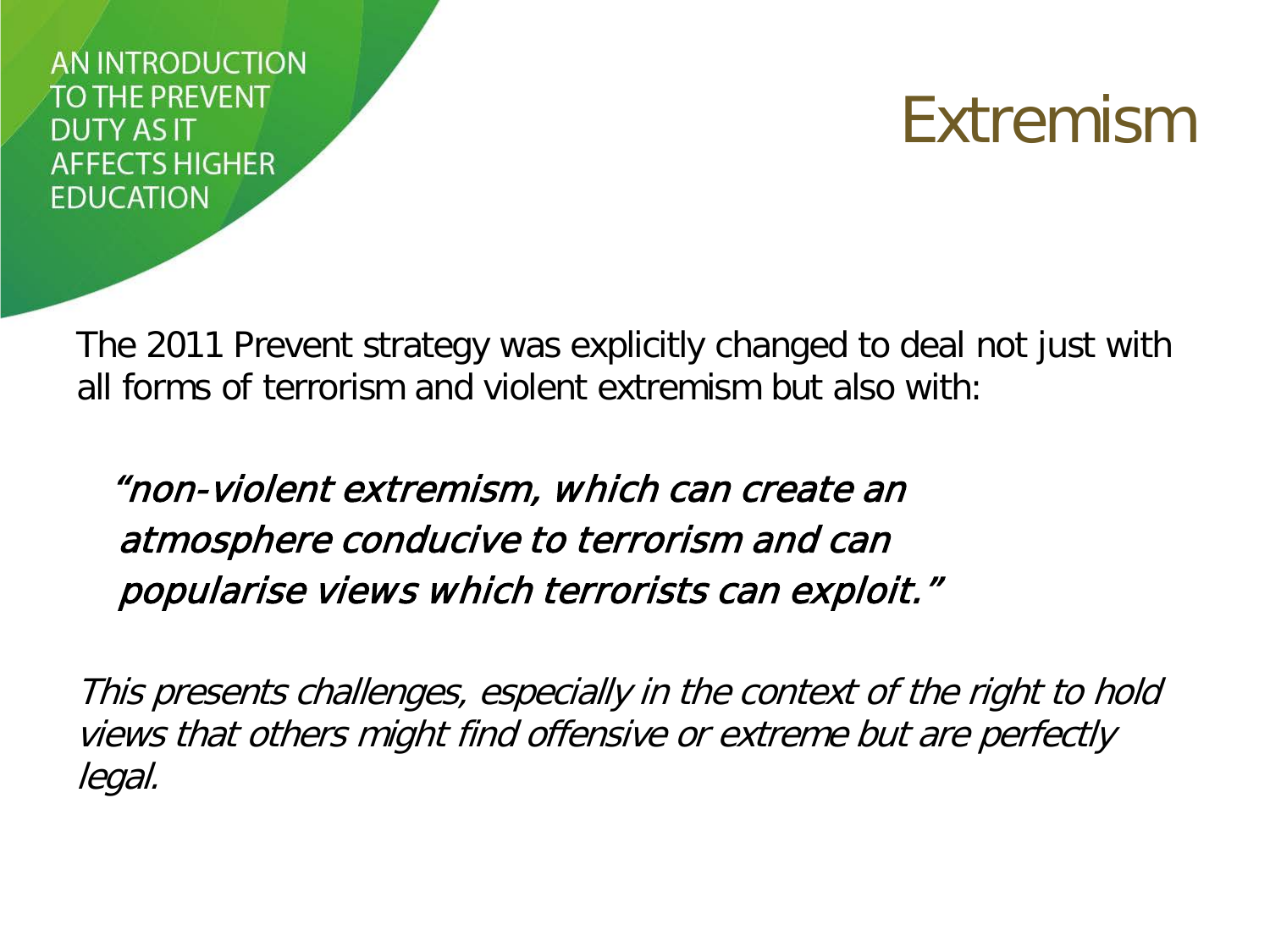#### What is "extremism"?

The government has defined this as:

"vocal or active opposition to fundamental British values, including democracy, the rule of law, individual liberty and mutual respect and tolerance of different faiths and beliefs. We also include in our definition of extremism calls for the death of members of our armed forces."

Reactions to this definition?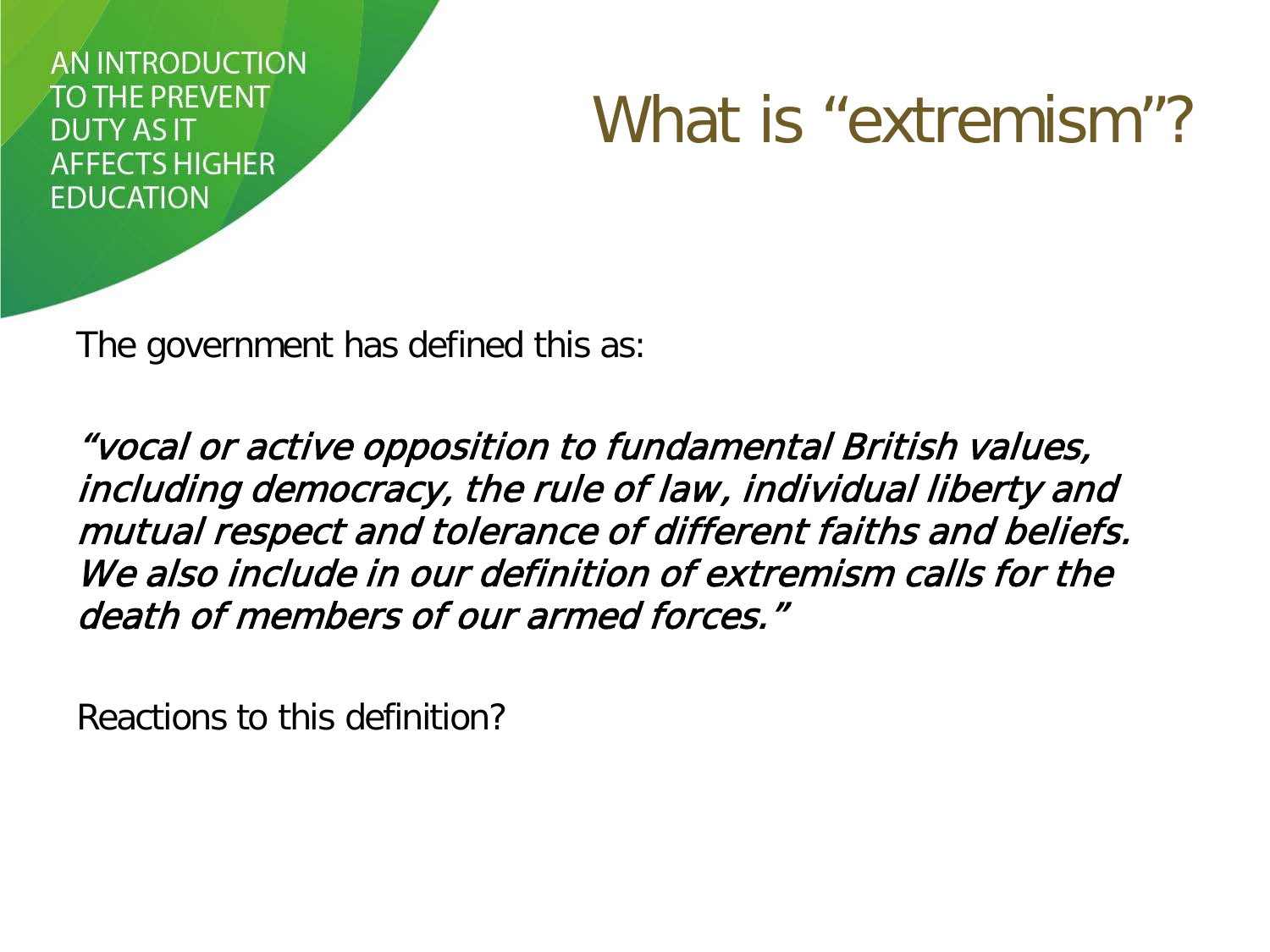#### Extremist?

- **Anti-immigration?**
- $\blacksquare$  Pro-Life?
- **Anti-vivisection?**
- **Vocal support for Palestine?**
- **Opposition to Israeli settlements in Gaza?**
- **Opposition to gay marriage?**
- **Criticism of wars in the Middle East?**
- **Rise of terrorism a result of foreign policy?**
- **-** Opposition to Prevent?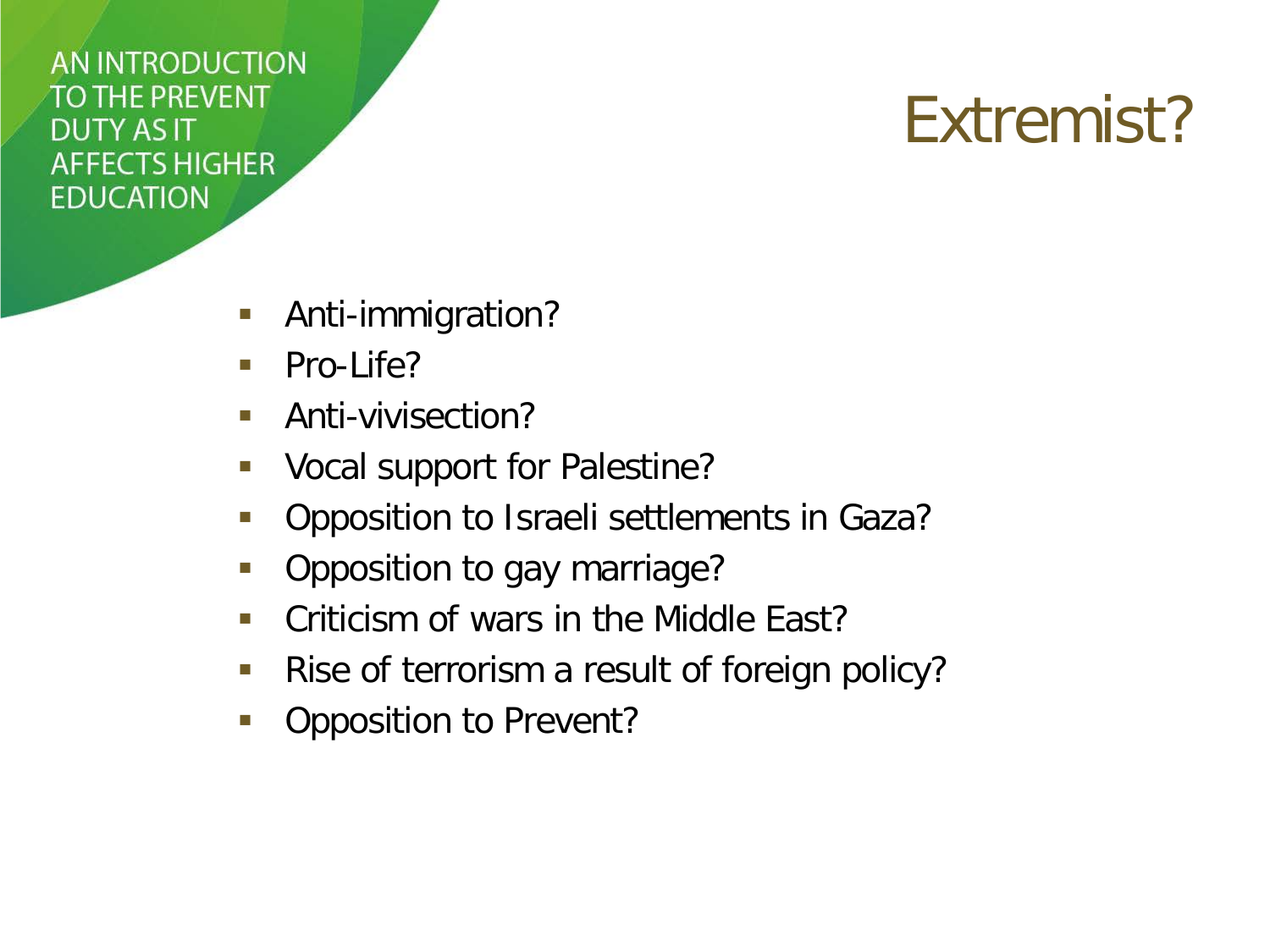#### Answer

- **Holding these views may be legitimate provided they are not** expressed or furthered by statements, deeds or actions which result in the harassment, intimidation or threats of violence against individuals or society itself.
- It is where this occurs that there is a risk of people being drawn into terrorism.
- **This is where the need arises for RHEBs to risk assess and manage** events where these or similar views may be expressed – much more later.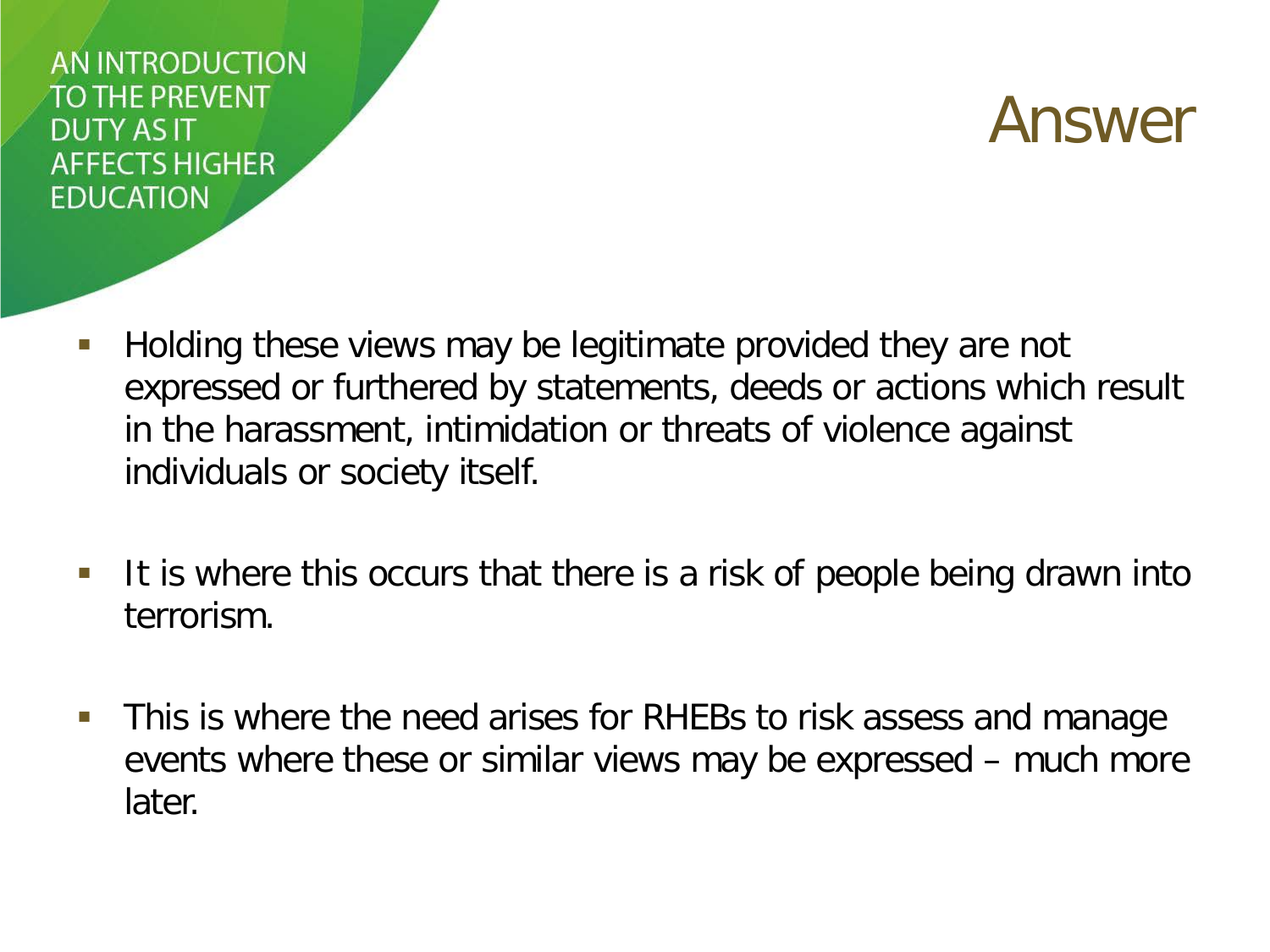## The process of "radicalisation"

- It is OK to be a radical someone who advocates political or social change through a political party or part of a party – to be radical can be to be progressive.
- But in the context of Prevent and at an individual level it is the process by which influences are exerted that cause a person to become vulnerable to being drawn into terrorism.
- "Radicalisation is a process not an event. During that process behaviours as well as opinion are likely to change. These changes can be apparent to the families, friends and work colleagues of the person concerned."
	- **(Prevent strategy para, 9.1)**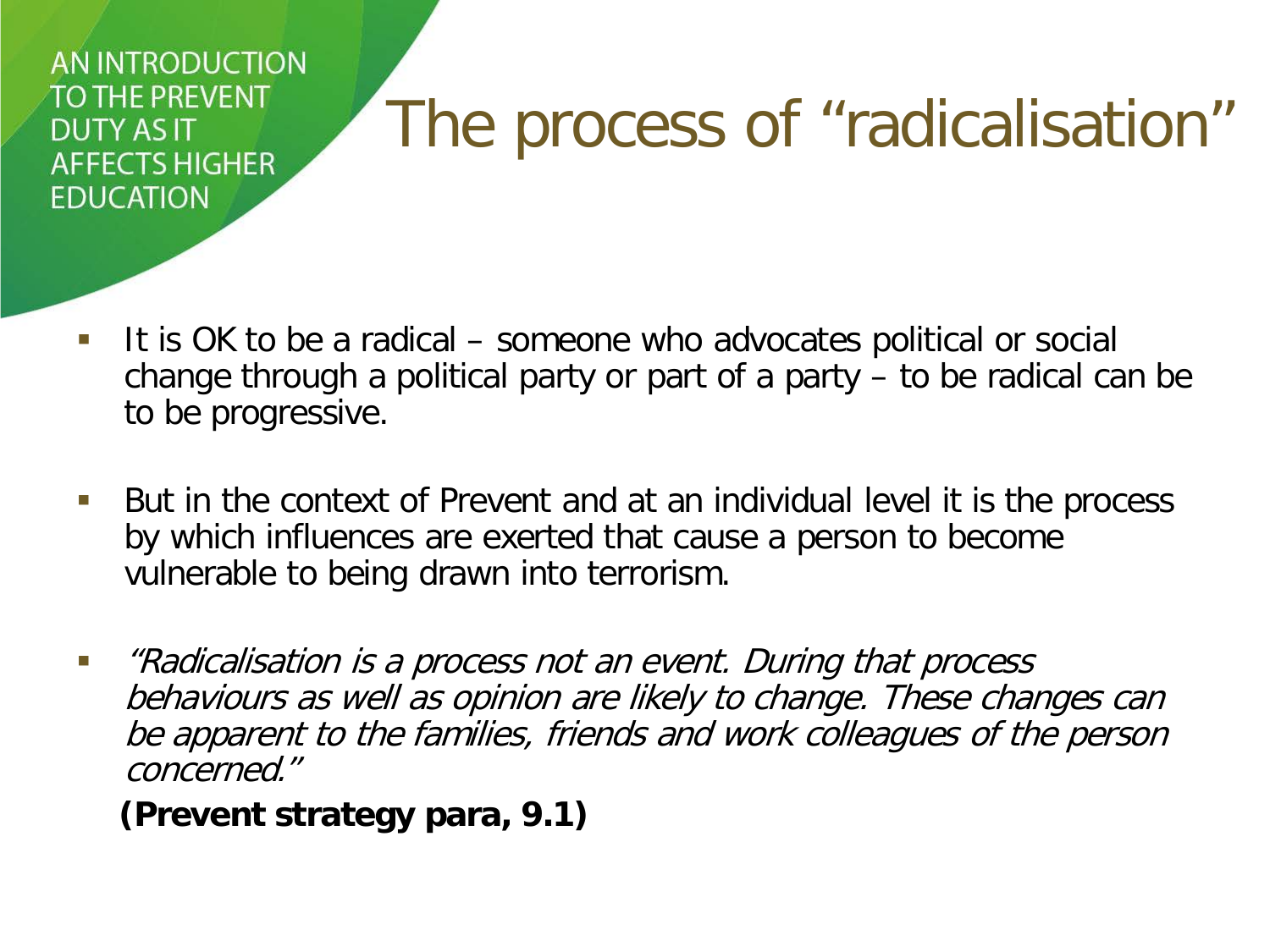## Preventing radicalisation

**This is at the core of the Prevent strategy and duty** 

"This area of Prevent is based on the premise that people being drawn into radicalisation and recruitment can be identified and then provided with support."

**(Prevent strategy para. 9.4)** 

**IF In this context Prevent is a safeguarding and student welfare issue.**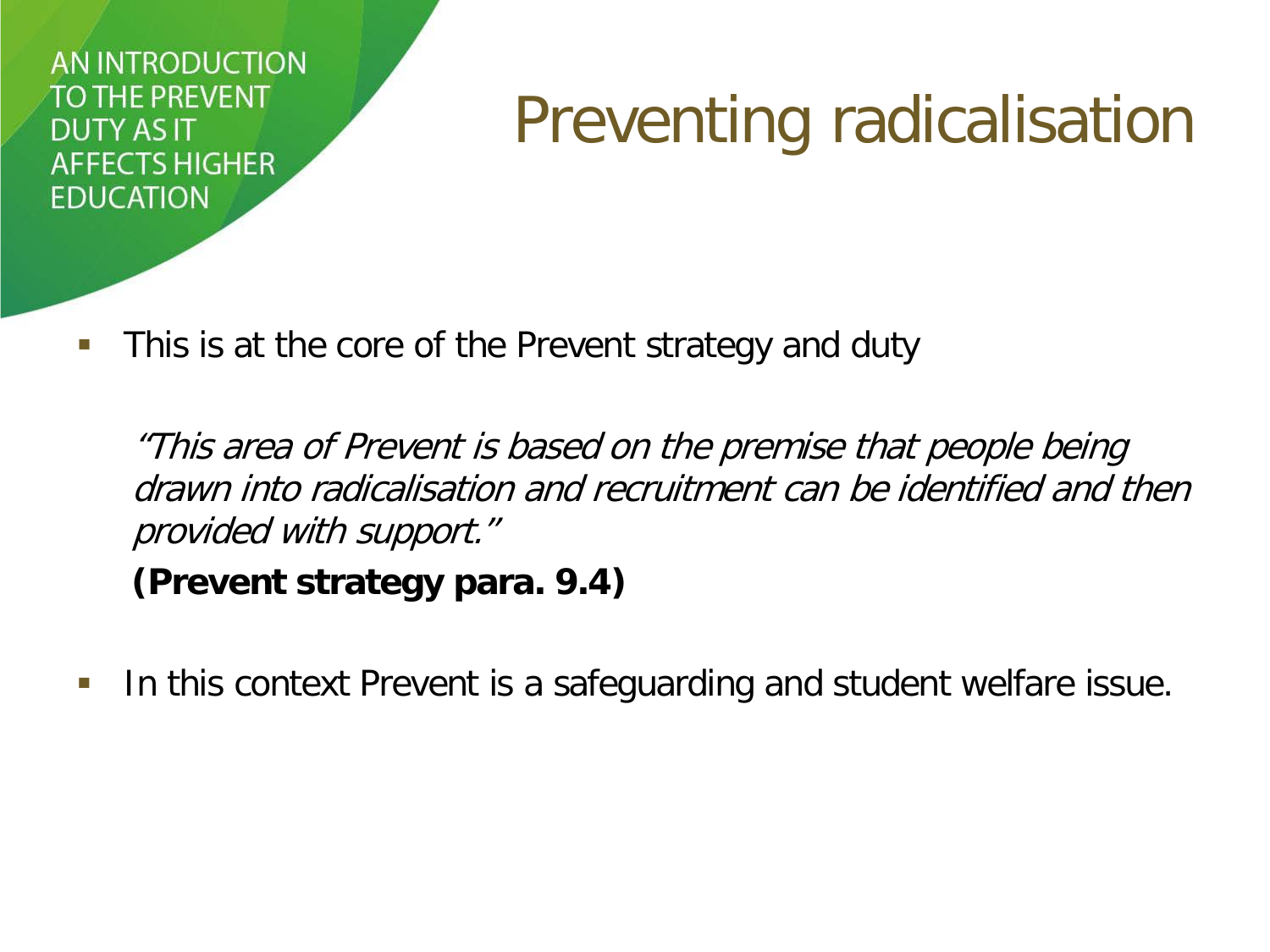## The "iceberg theory of terrorism

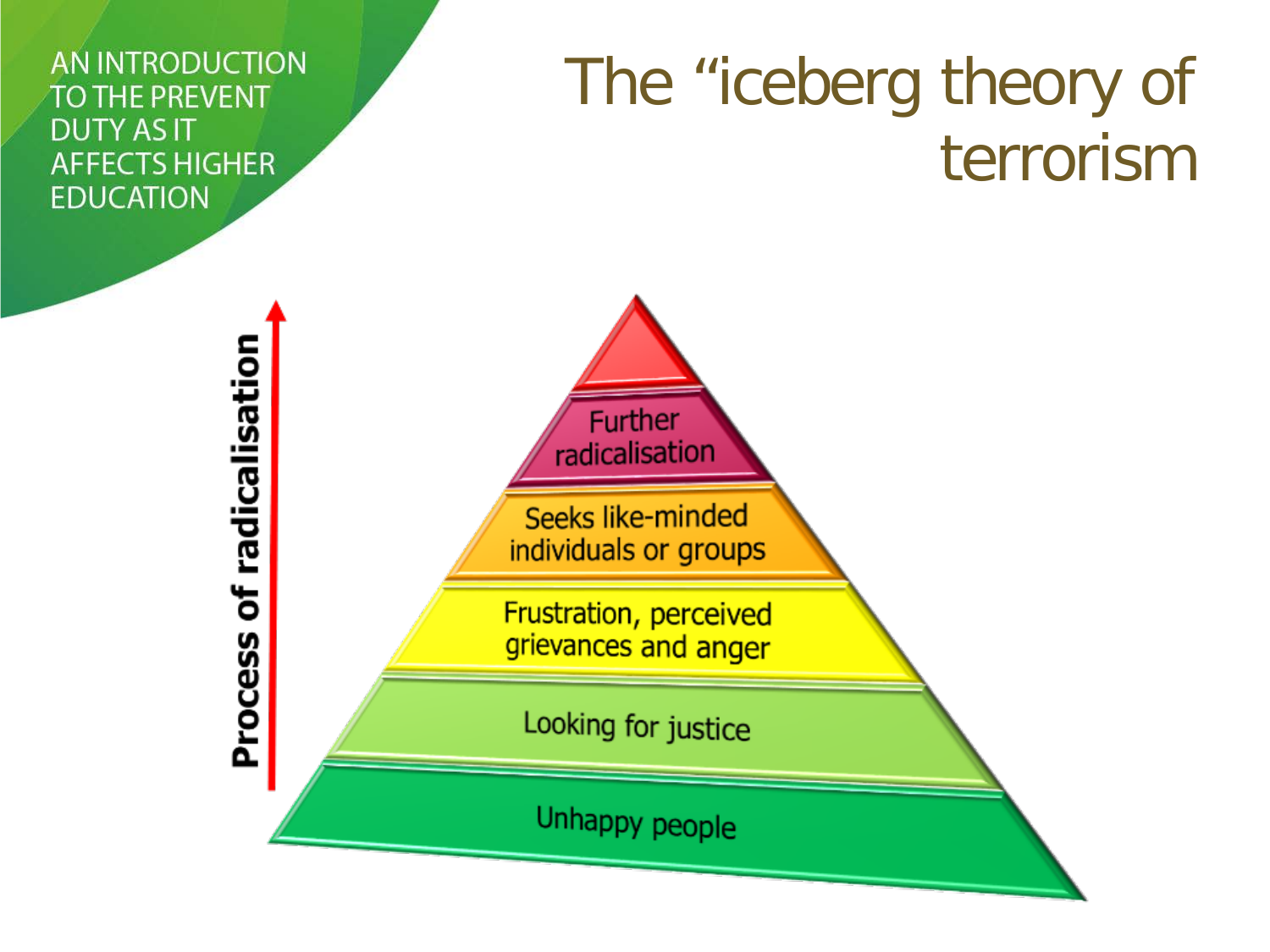## David Copeland

- Age 9
- Age 21
- Age 22



- Age 23; During 13 days in April 1999, he caused explosions in gay and black concentrated areas in London killing 3 and injuring 139 people.
- He was given six life sentences in June 2000

The judge concluded that Copeland's crimes were motivated by his hatred of black and Asian people and homosexuals.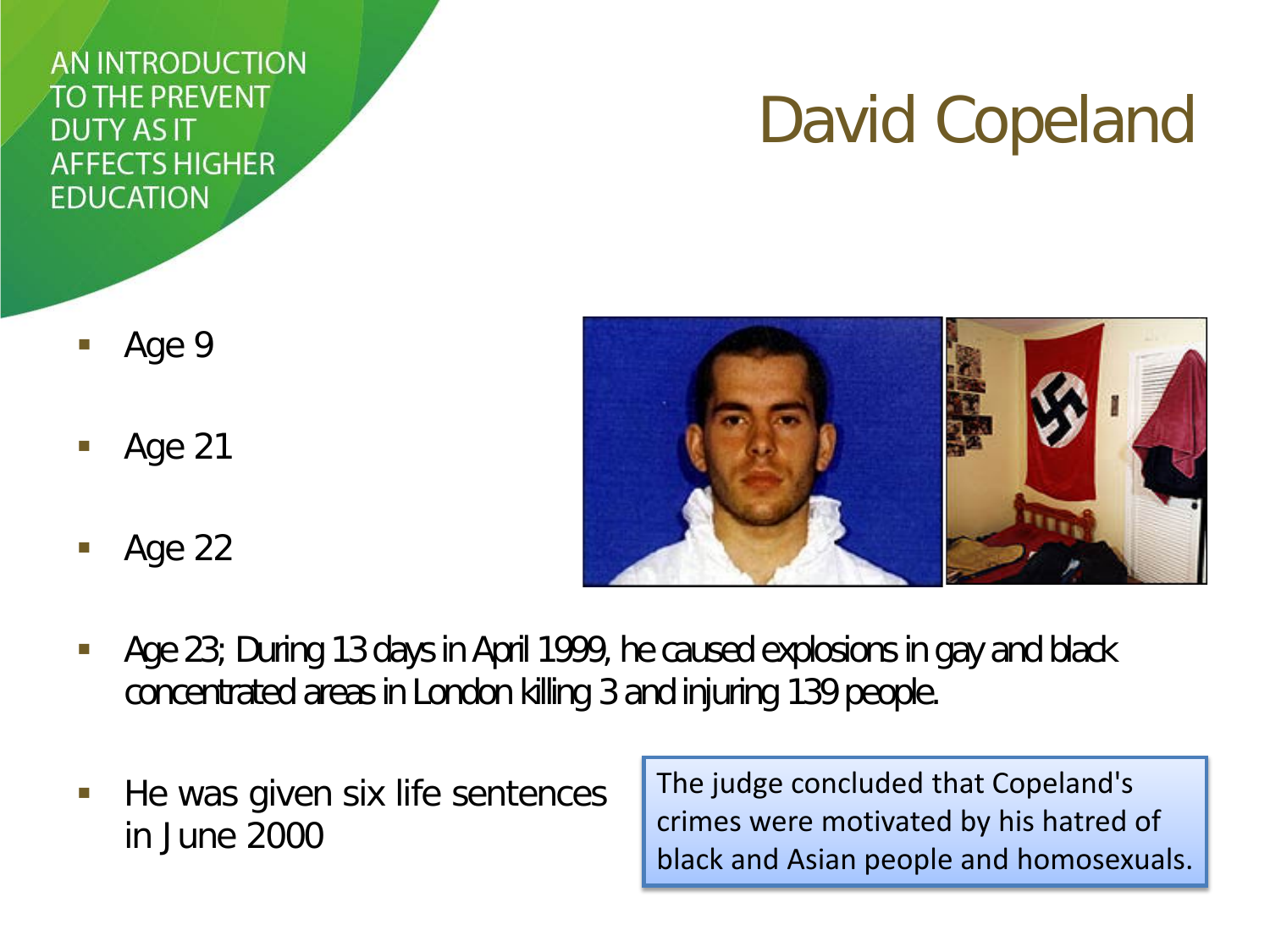## Roshonara Choudhry

- **She had been in the final year of a degree.**
- Radicalised online.
- She dropped out due to finding the university to be anti-Islamic, as they had given an award to the Israeli politician Shimon Peres and ran counterradicalisation programmes.
- **She attacked Labour MP Stephen Timms** because of his support for the Iraq war.
- She ordered her defence team not to challenge the prosecution's case because she did not recognise the jurisdiction of the British court.
- She was jailed for life.



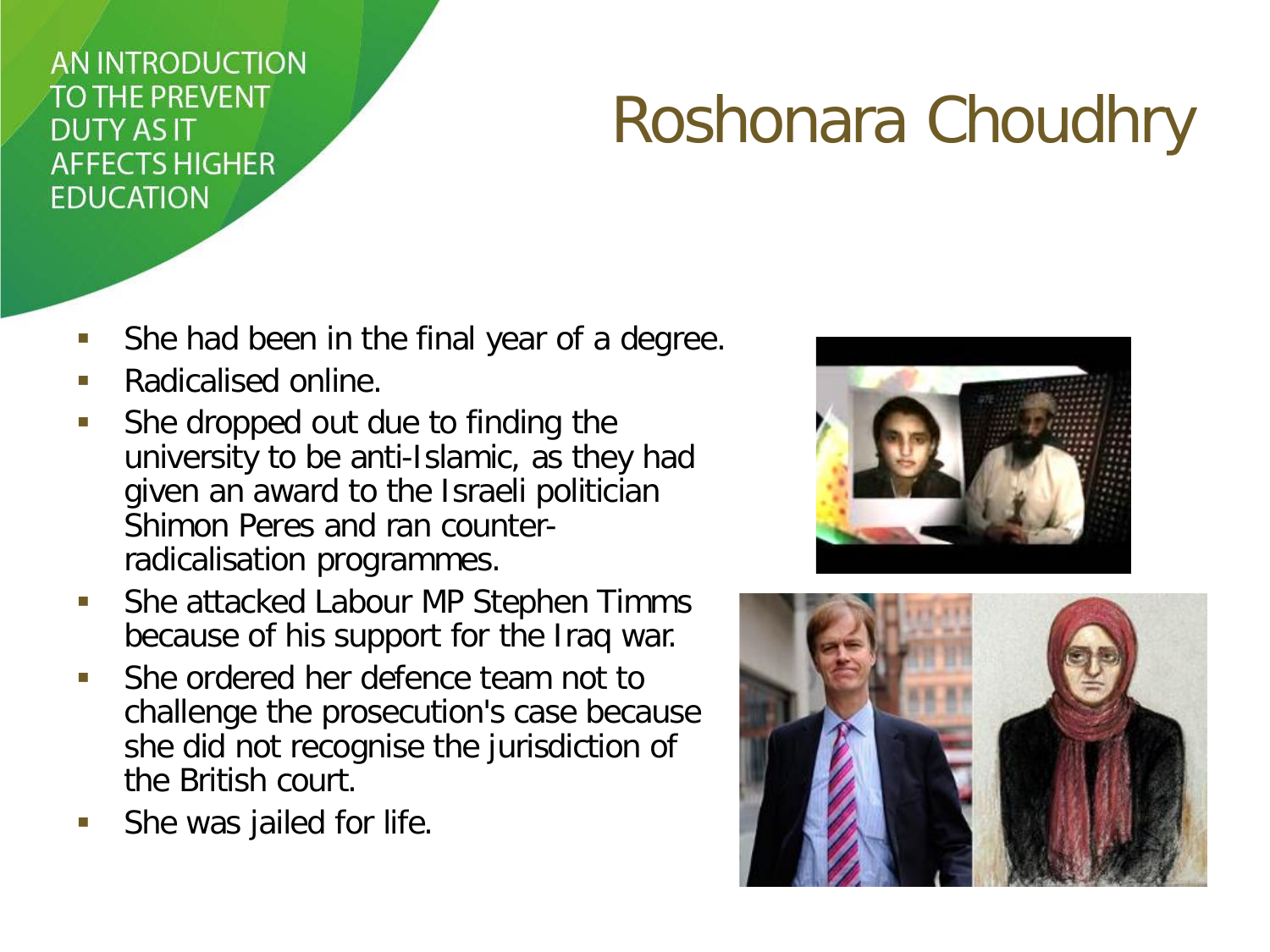## Factors That Contribute to Vulnerability (Cole)

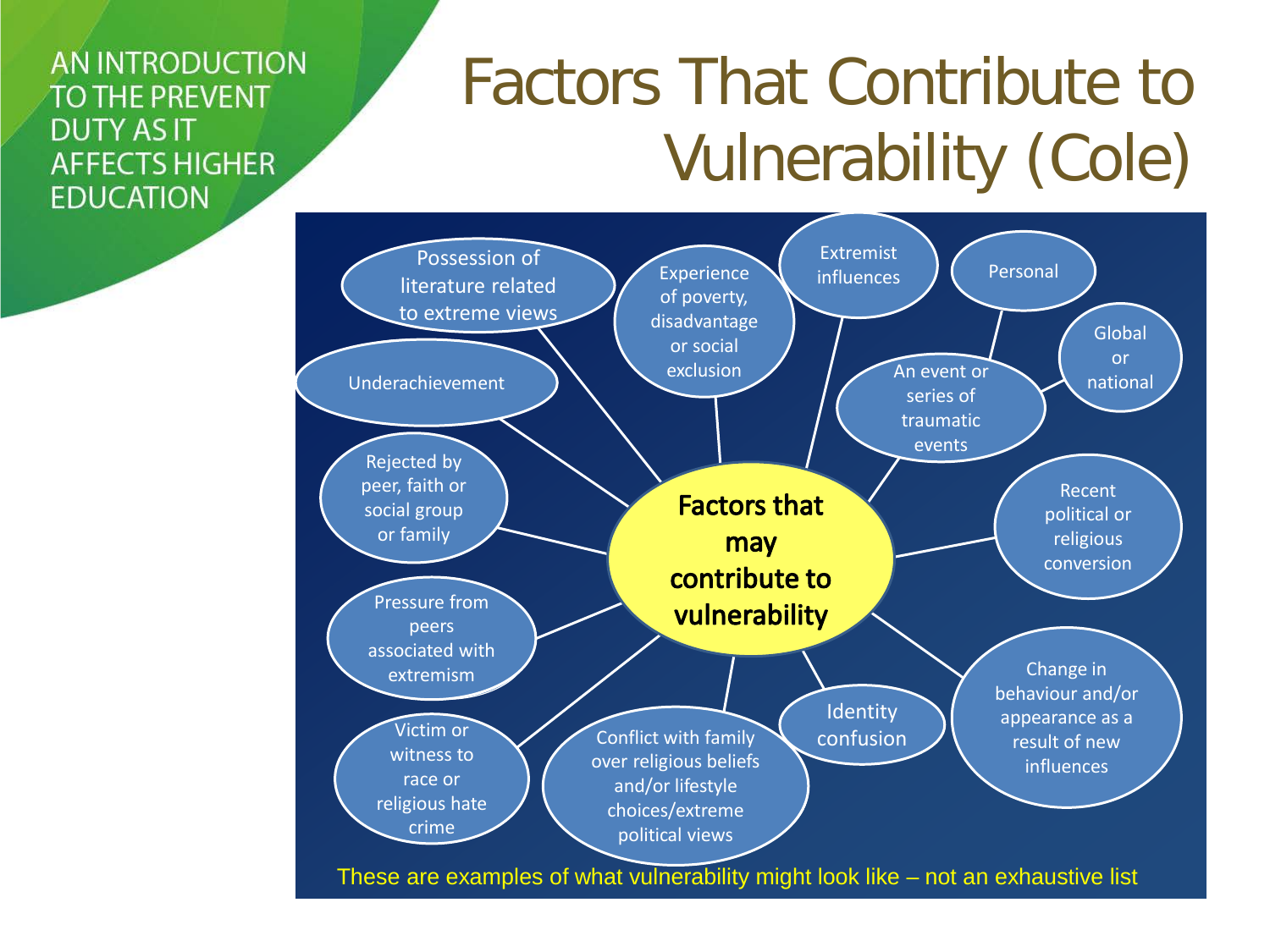## The HE-specific duty and guidance

- The duty applies to all relevant higher education bodies (RHEBs).
- Ultimate responsible for implementing the duty lies with the governing body or the proprietor.
- Applies to all institutions with more than 250 students on higher education courses, excluding distance learning students.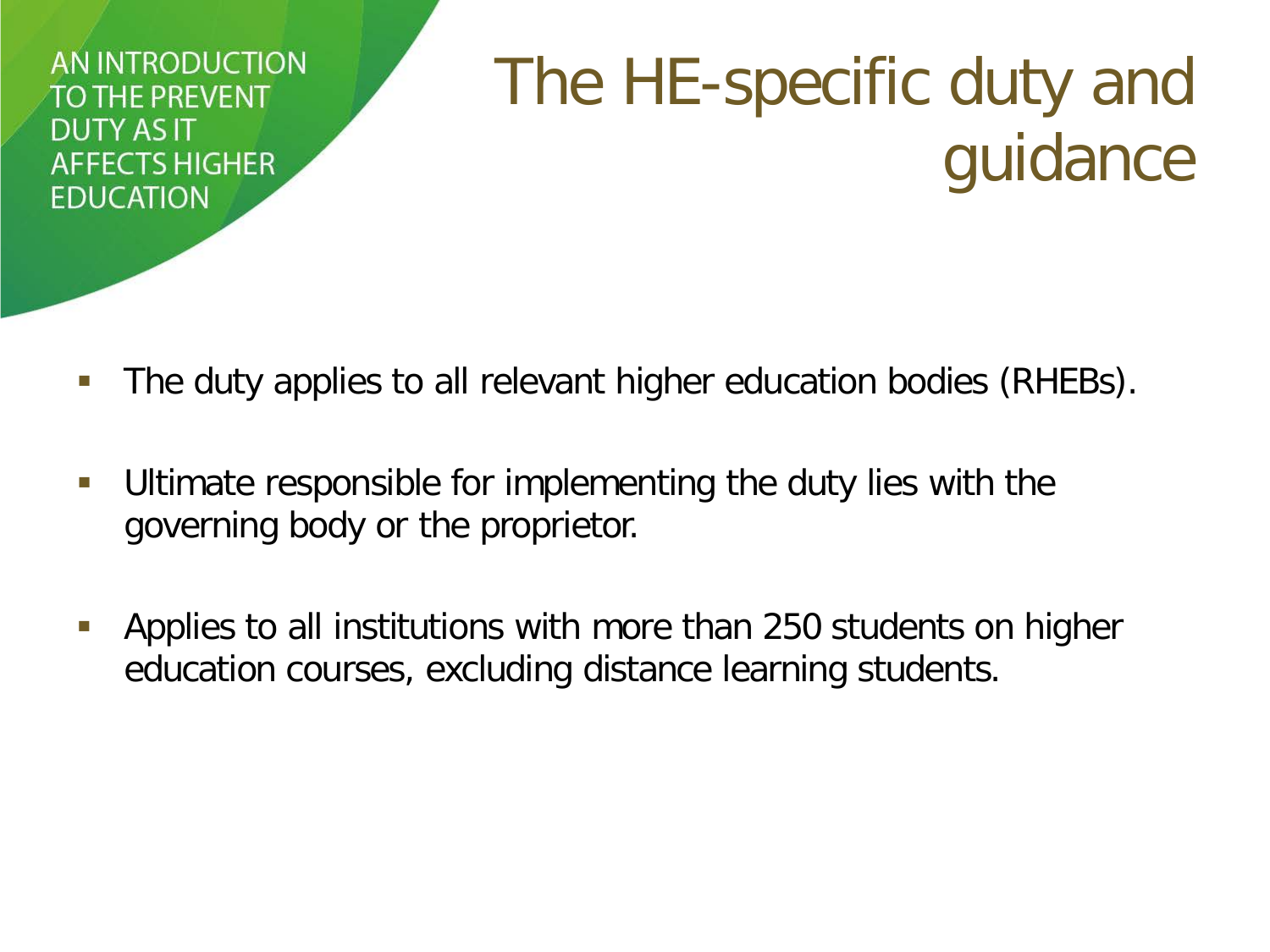#### **Expectations**

- Compliance requires that properly thought-out procedures and policies are in place.
- Compliance will only be achieved if these are properly followed, actively applied, and reviewed appropriately.
- Guidance not prescriptive institutions will need to make their own decisions on how to implement.
- Requirement to undertake and maintain up to date Prevent risk assessments.
- Risks of students being drawn into terrorism will vary geographical location, profile of student body.
- A Prevent action plan that is proportionate to the risk.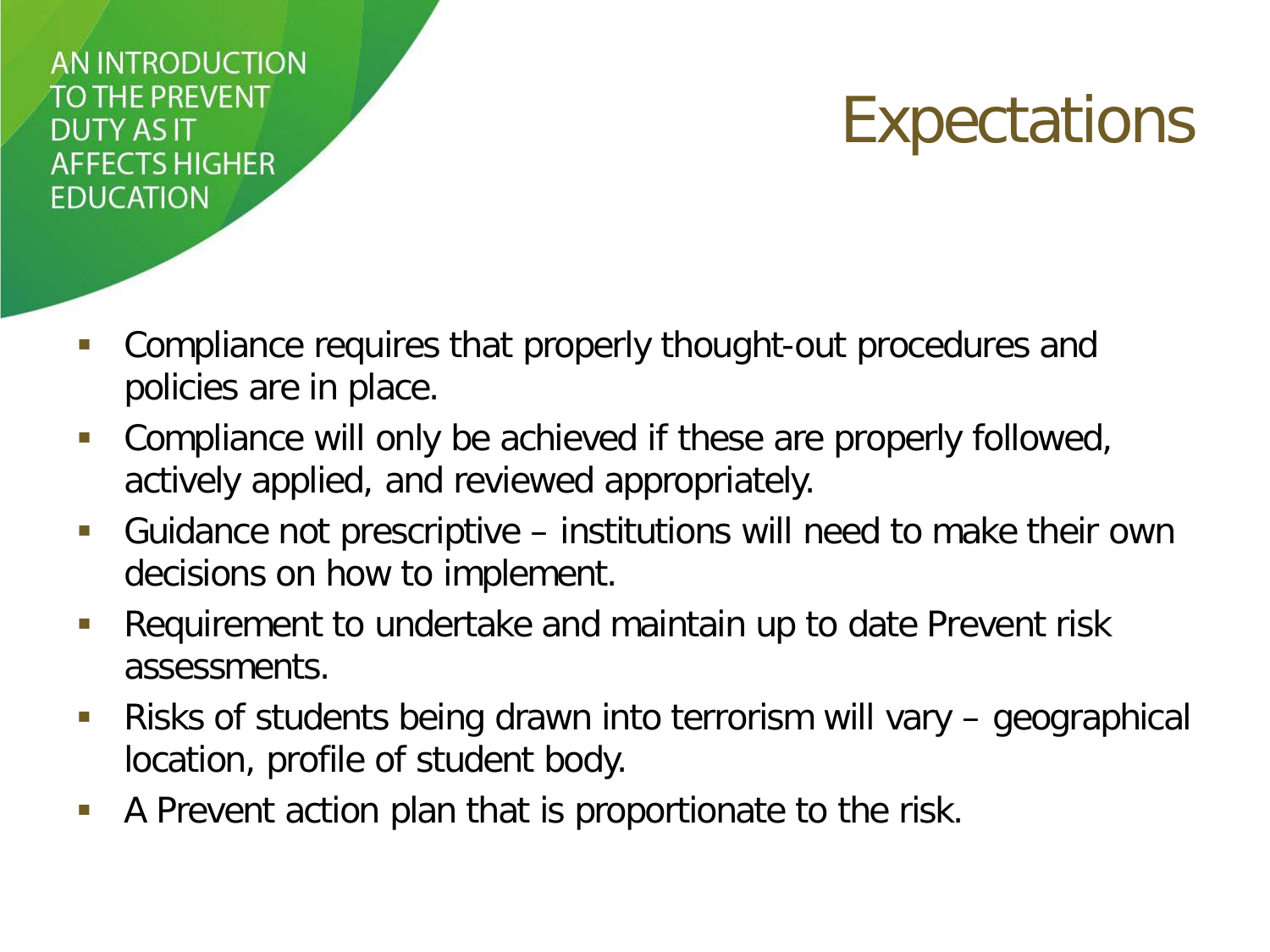#### Prevent is not about…

- **Snooping on our students.**
- **Interfering with academic freedom and freedom of expression.**
- **If all interponsibilities relating to equality and diversity and intervally** and interval **Figure Figure Figure Figure Figure Figure Figure Figure Figure Figure Figure Figure Figure Figure Figu** promoting good campus relations.
- **Preventing research and teaching on sensitive topics.**
- Ignoring our responsibilities around confidentiality and data protection.

These are some of the common misconceptions that make Prevent a contentious issue.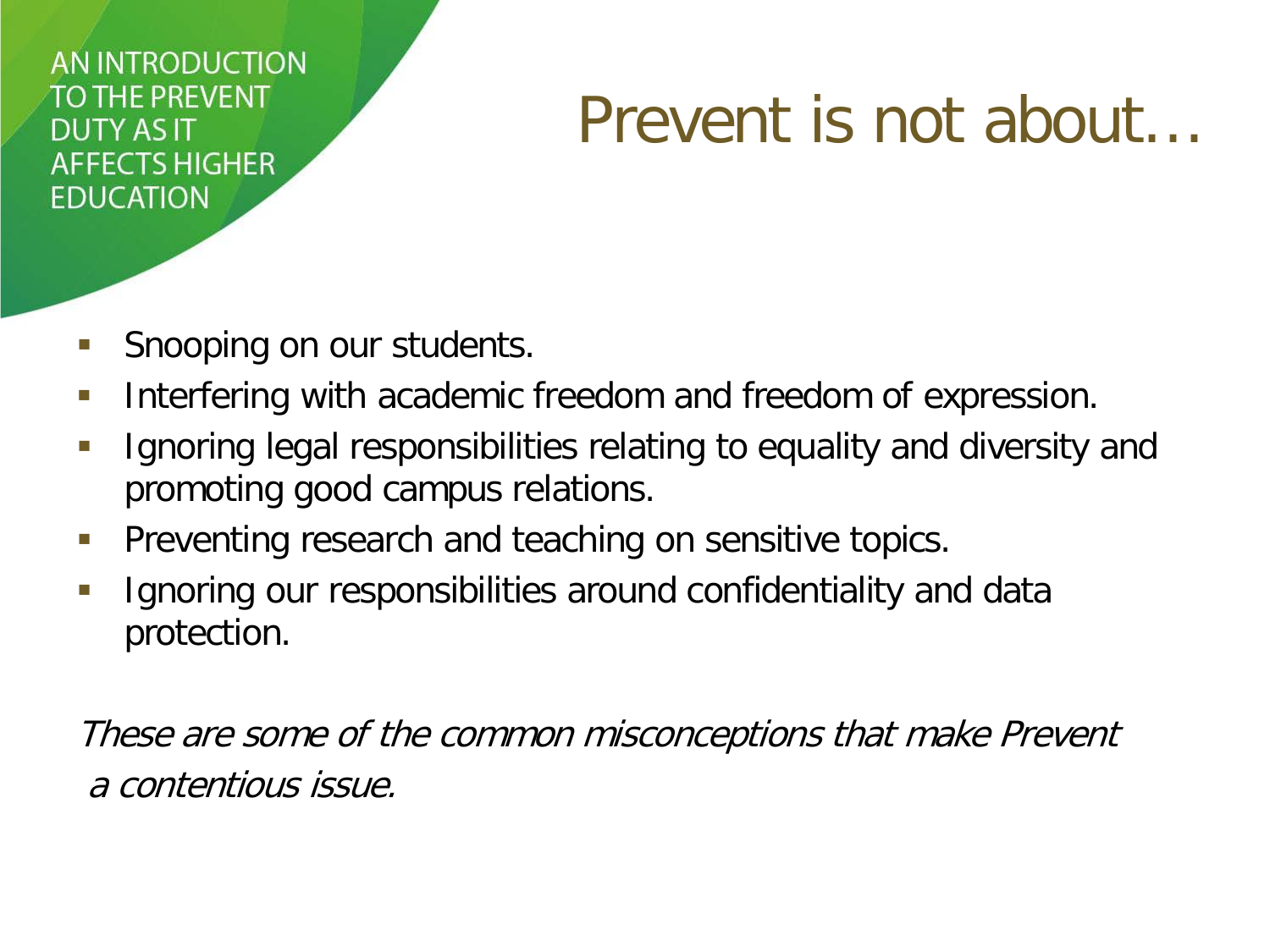## Why RHEBs have a key role

- "Their commitment to freedom of speech and the rationality underpinning the advancement of knowledge means they represent one of our most important arenas for challenging extremist views and ideologies."
- "Young people continue to make up a disproportionately high number of those arrested in this country for terrorist-related offences and of those who are travelling to join terrorist-related organisations in Syria and Iraq."

**(Prevent duty guidance for HEIs in England and Wales, para 1)**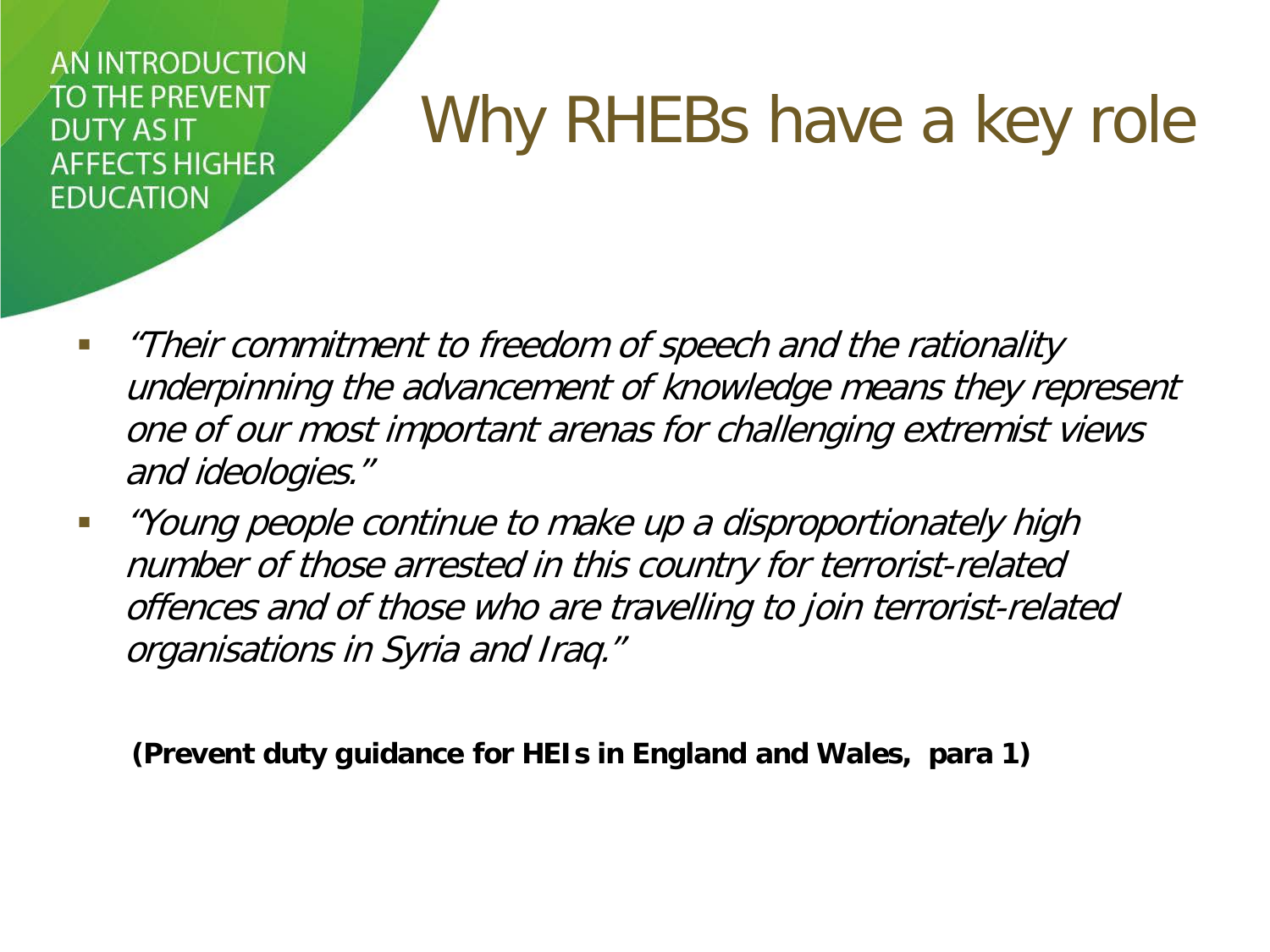## What must be done?

- **Institutions must undertake a risk assessment of where and how** their students might be at risk of being drawn into terrorism.
- And a risk assessment of their institutional policies regarding campus and student welfare.
- **Having done so, develop a Prevent action plan setting out the** actions they will take to mitigate any risks.
- **Policy in place on freedom of speech and external speakers that** balances Prevent with the duty to ensure freedom of speech and academic freedom (section 31 of the Act; para 8 of the higher education-specific Prevent guidance).
- Appropriate policies and procedures on IT and use of computers including due consideration of filtering.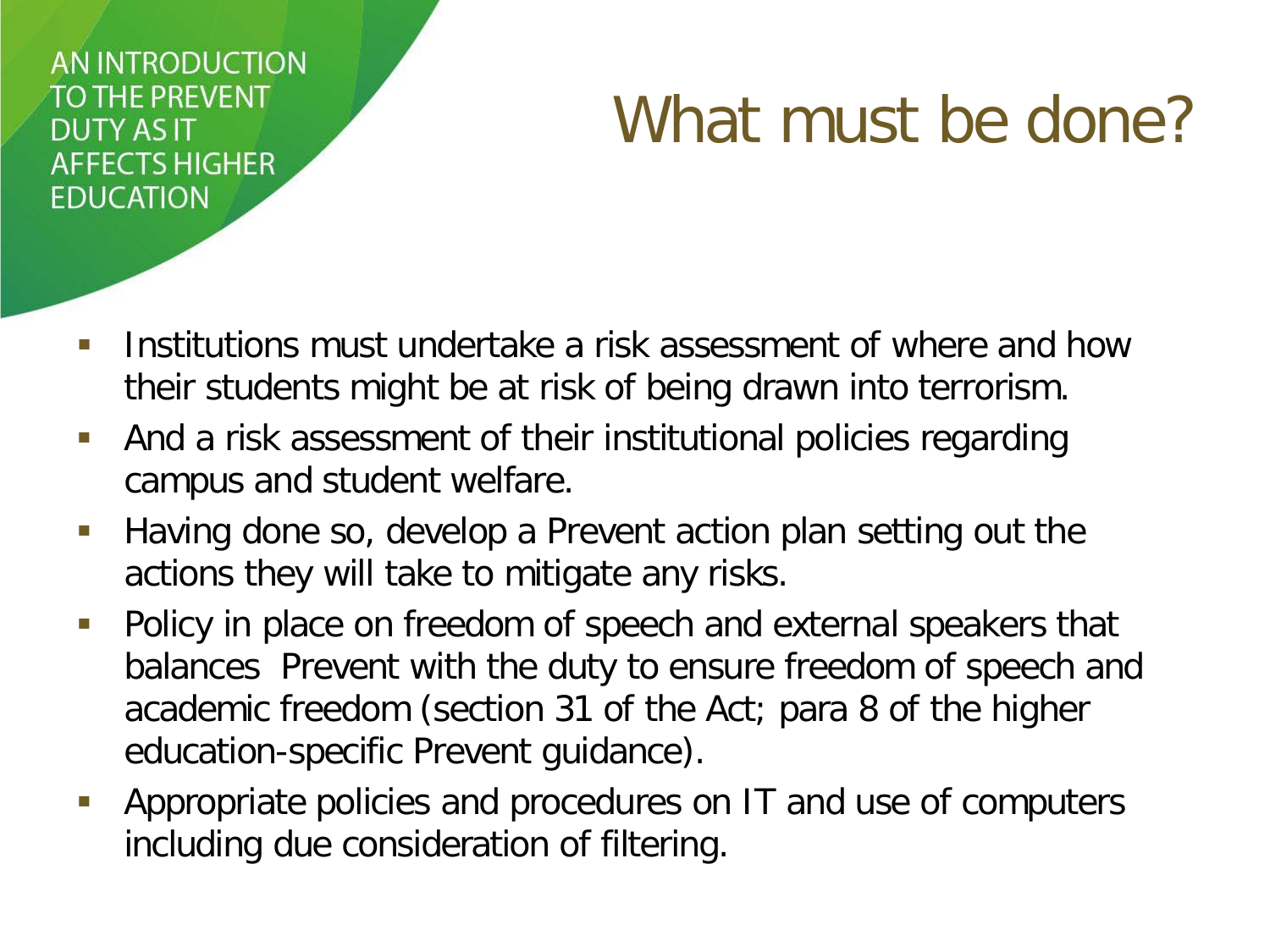## What must be done? continued

- A "Prevent lead" and steering group.
- An appropriate programme of awareness training of Prevent.
- **Procedures on pastoral care of students that reference Prevent.**
- Building capability of staff to recognise vulnerable individuals and what to do in such circumstances, using internal cause for concern procedures.
- **Information sharing agreements internal and external.**
- Effective consultation with students, students' unions and student societies.
- **Active senior level engagement with other partners.**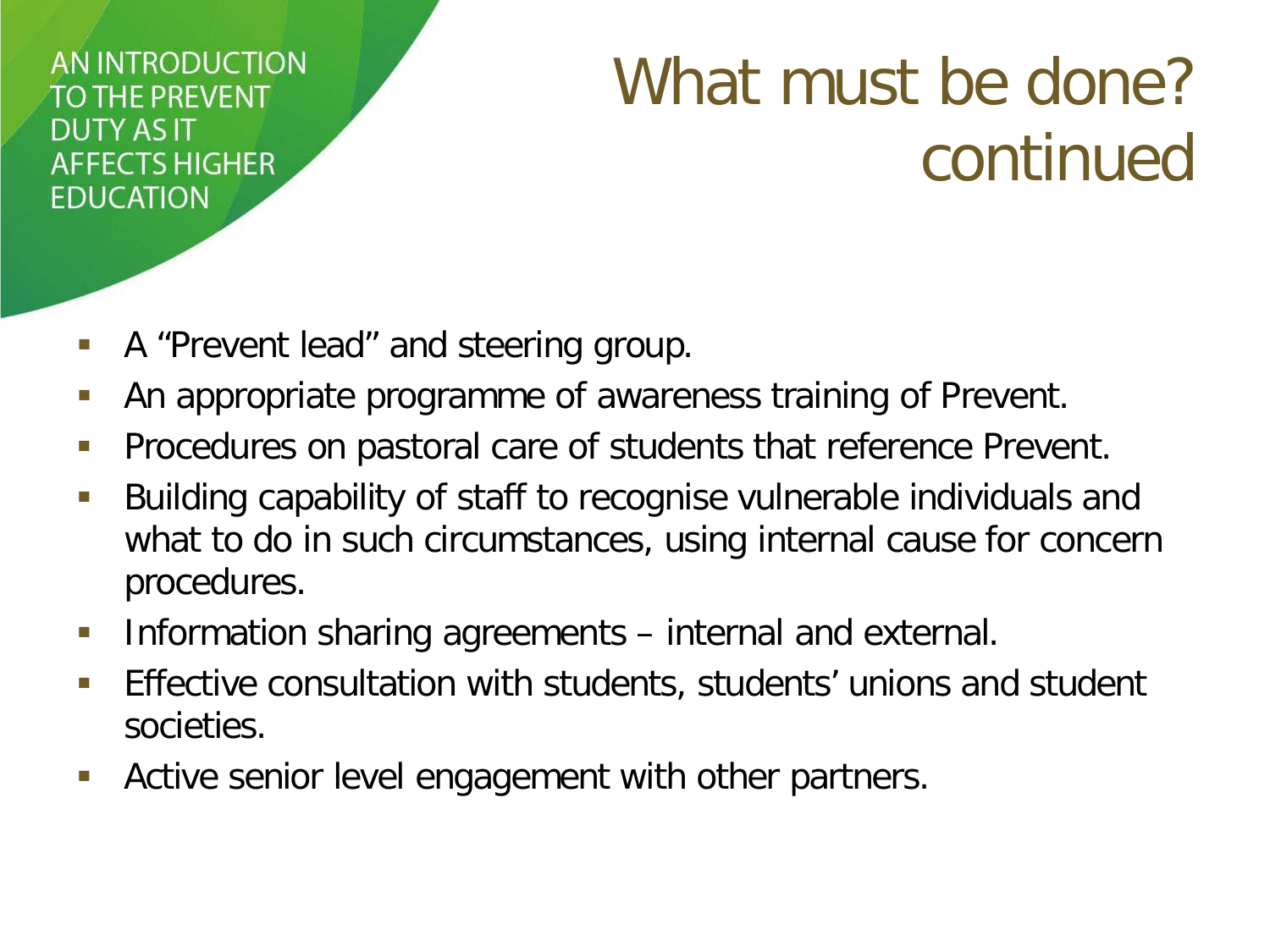## External speakers and events

- **Applies to all external speakers.**
- Applies to events off-campus branded or funded by the institution.
- **Applies to events on campus organised by anyone external to the** institution.
- A process of risk assessment.
- **Nitigation of risks v cancellation.**
- Measures to challenge extremist views that risk people being drawn into terrorism.
- Awareness of providing physical security.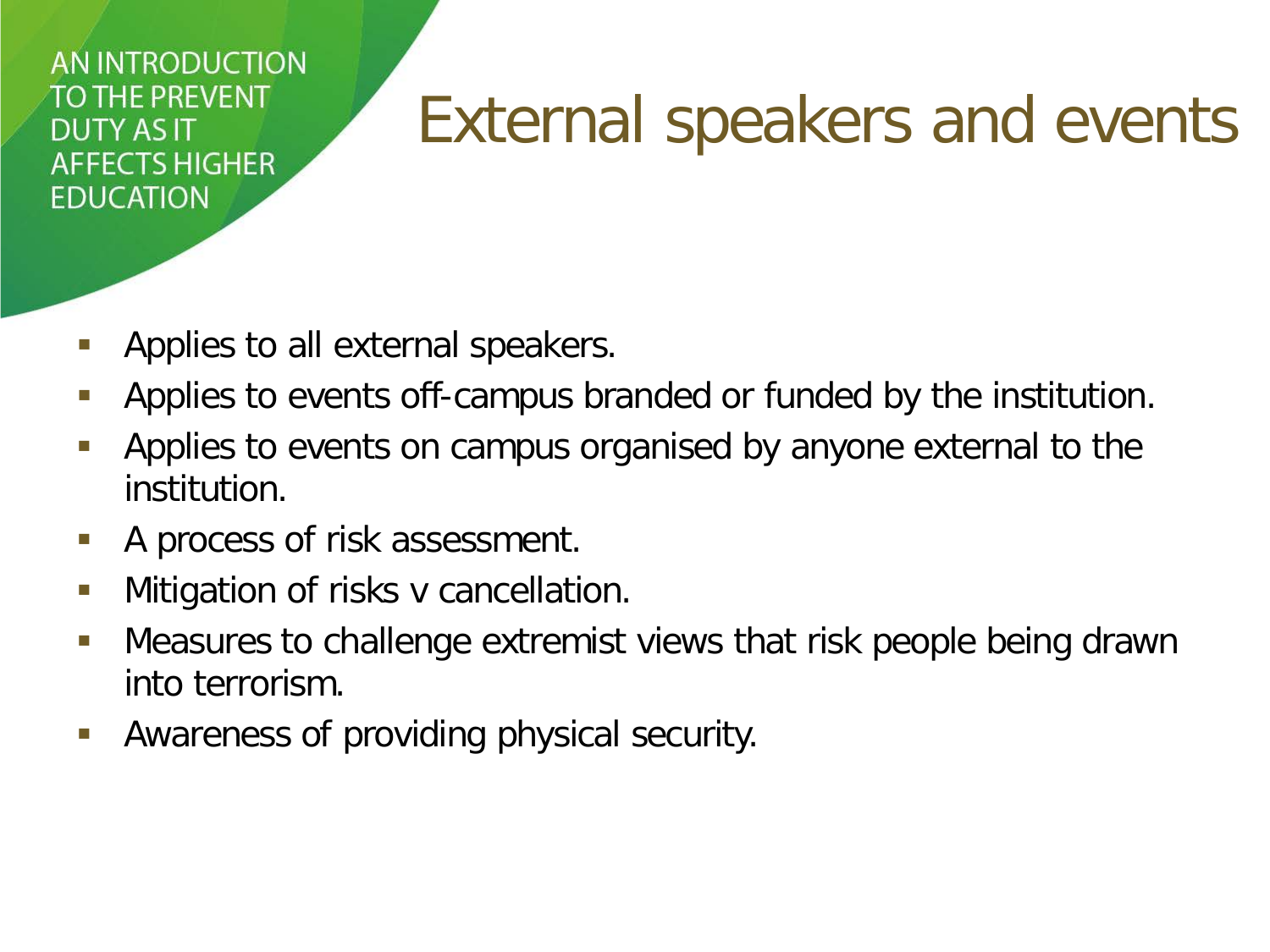## Policies on pastoral care

- **This is central to implementation of the duty in higher education.**
- **RHEBs have a long and proud history of providing pastoral care and** paying regard to the welfare of their students.
- RHEBs have a duty of care to students and staff especially for those who might be "vulnerable".
- **Prevent duty guidance expects pastoral care to be available to all** students.
- RHEBs will want to ensure that relevant *cause for concern* procedures incorporate advice on what to in cases where a student demonstrates vulnerability to being drawn into terrorism.
- **Ensuring appropriate chaplaincy support and management of faith**related spaces where appropriate.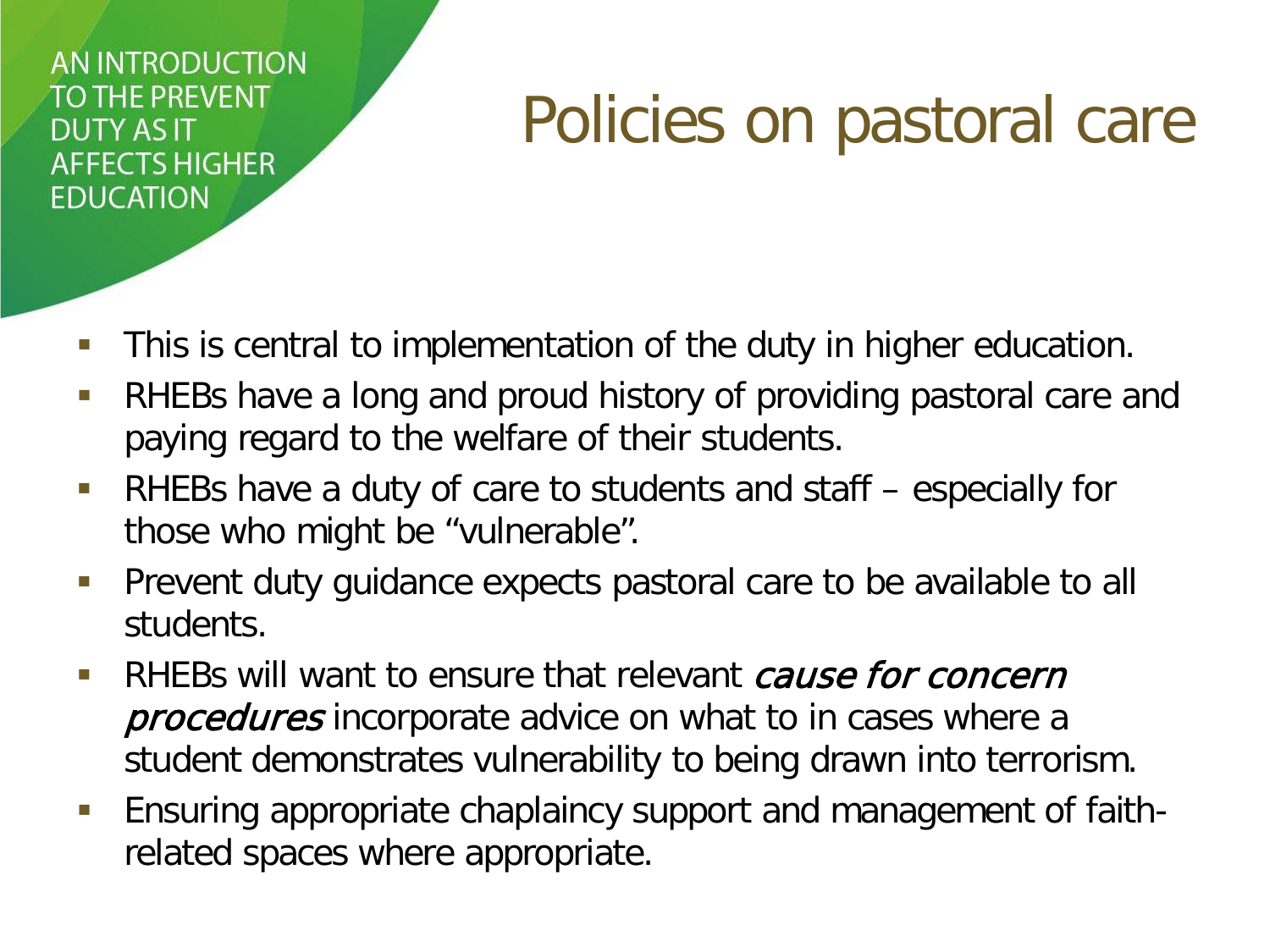#### Case studies

- We have stressed that Prevent is about protecting vulnerable people from being drawn into terrorism.
- If this is to be achieved staff will need to make decisions about individual students.
- Staff must not take hasty decisions and take inappropriate action.
- Let's look at a number of scenarios.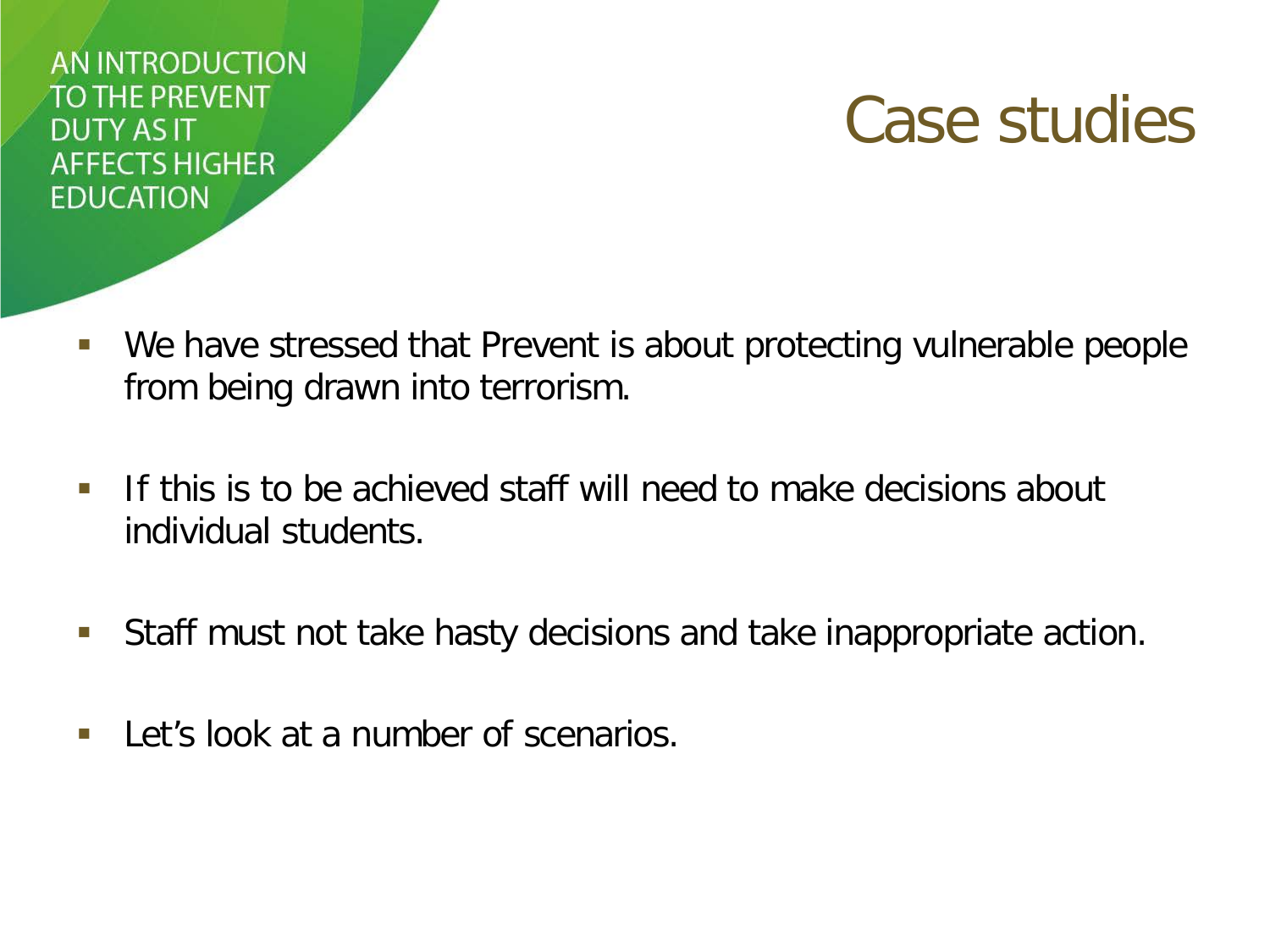# 1 - What would you do?

 A student has converted to Islam. He has no family ties to and no previous understanding of the faith and seems to be learning about it from the internet.

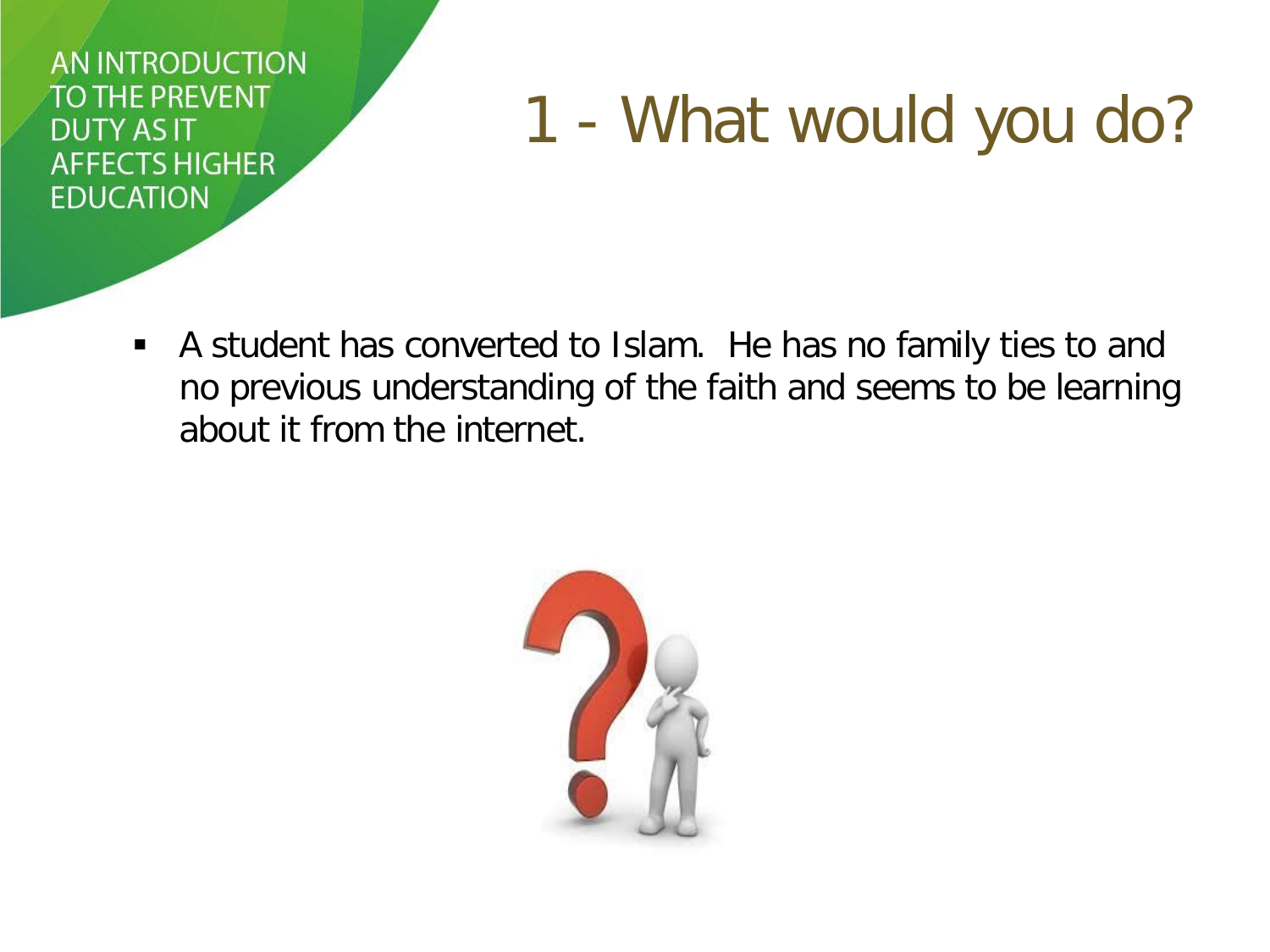# 2 - What would you do?

- A student has asked his chemistry lecturer how to make anthrax.
- Other students in the class laughed at him and the individual stood up, aggressively responding; "you don't even know me!" and left the class.

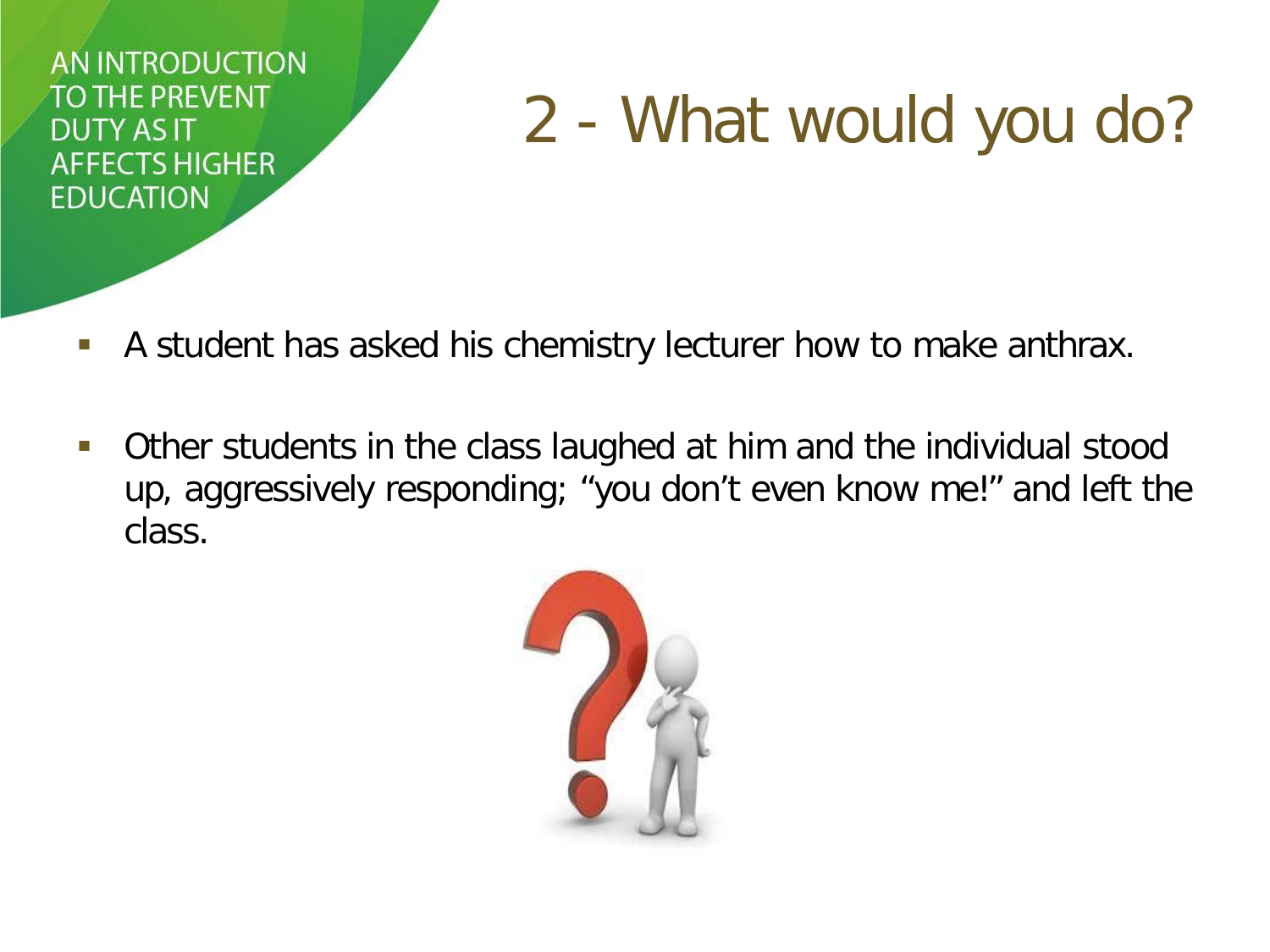# 3 - What would you do?

 A student has started to control use of the prayer room, only allowing those who share similar views and values to enter and making others feel uncomfortable and unwelcome.

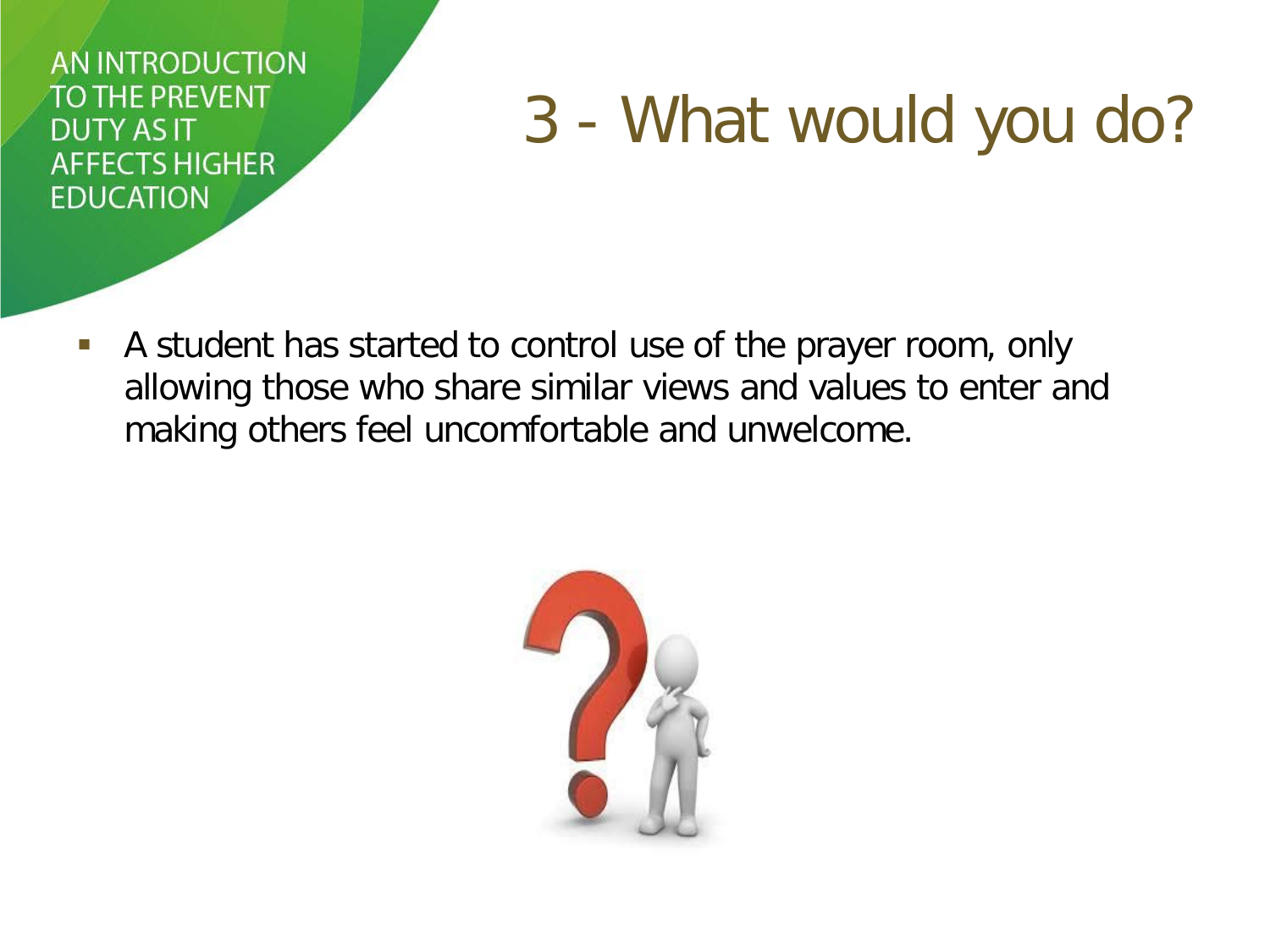# 4 - What would you do?

 During an organised and peaceful demonstration on campus against the Iraq war, one student starts shouting and accusing everyone of being "complacent and as guilty as the government". It is clear that he is making his peers feel very uncomfortable and has deviated from the message that the campaign is trying to achieve.

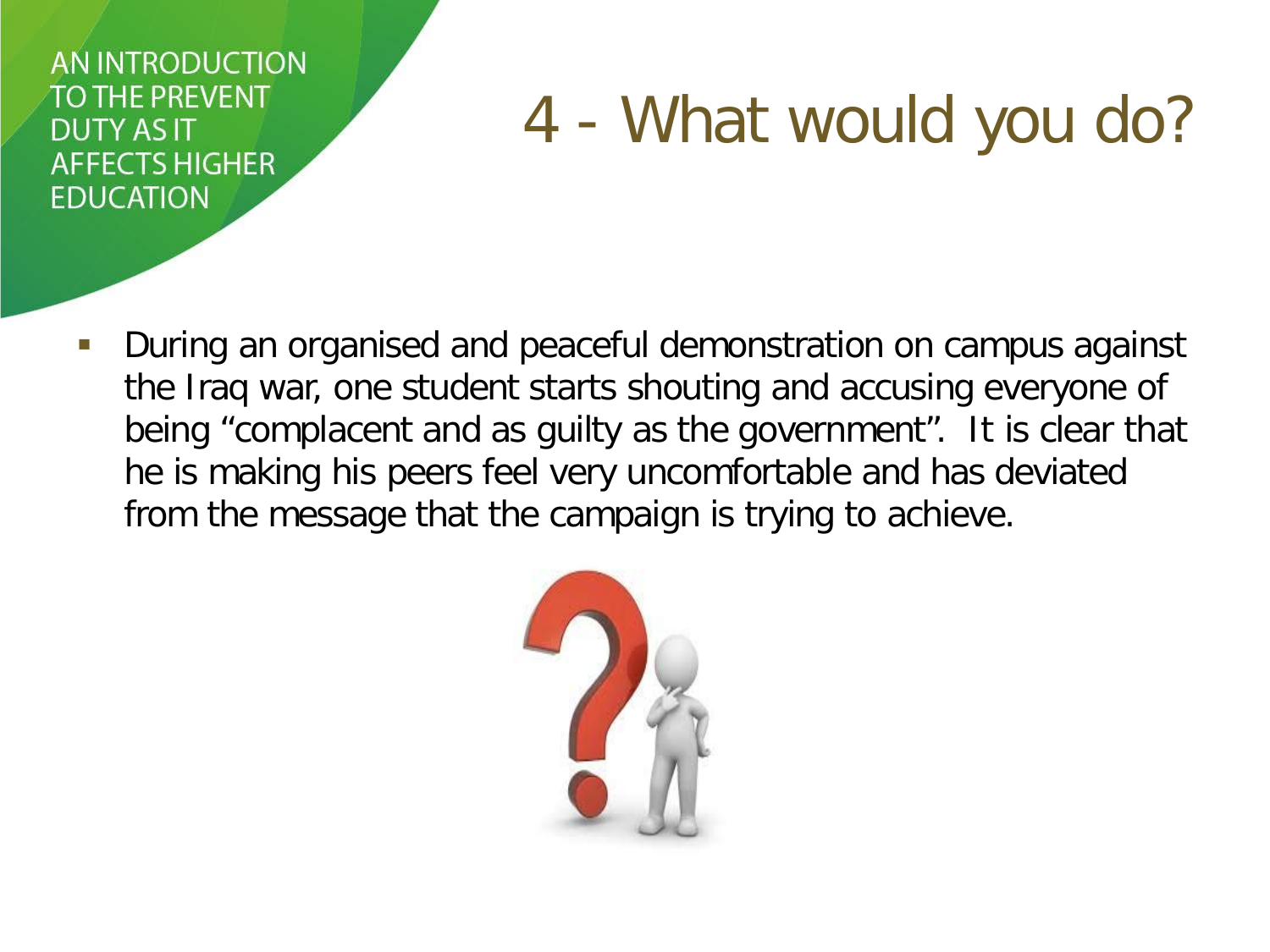## 5 - What would you do?

 A student has showed his counsellor violent videos of beheadings in Syria and seems to be obsessed with them.

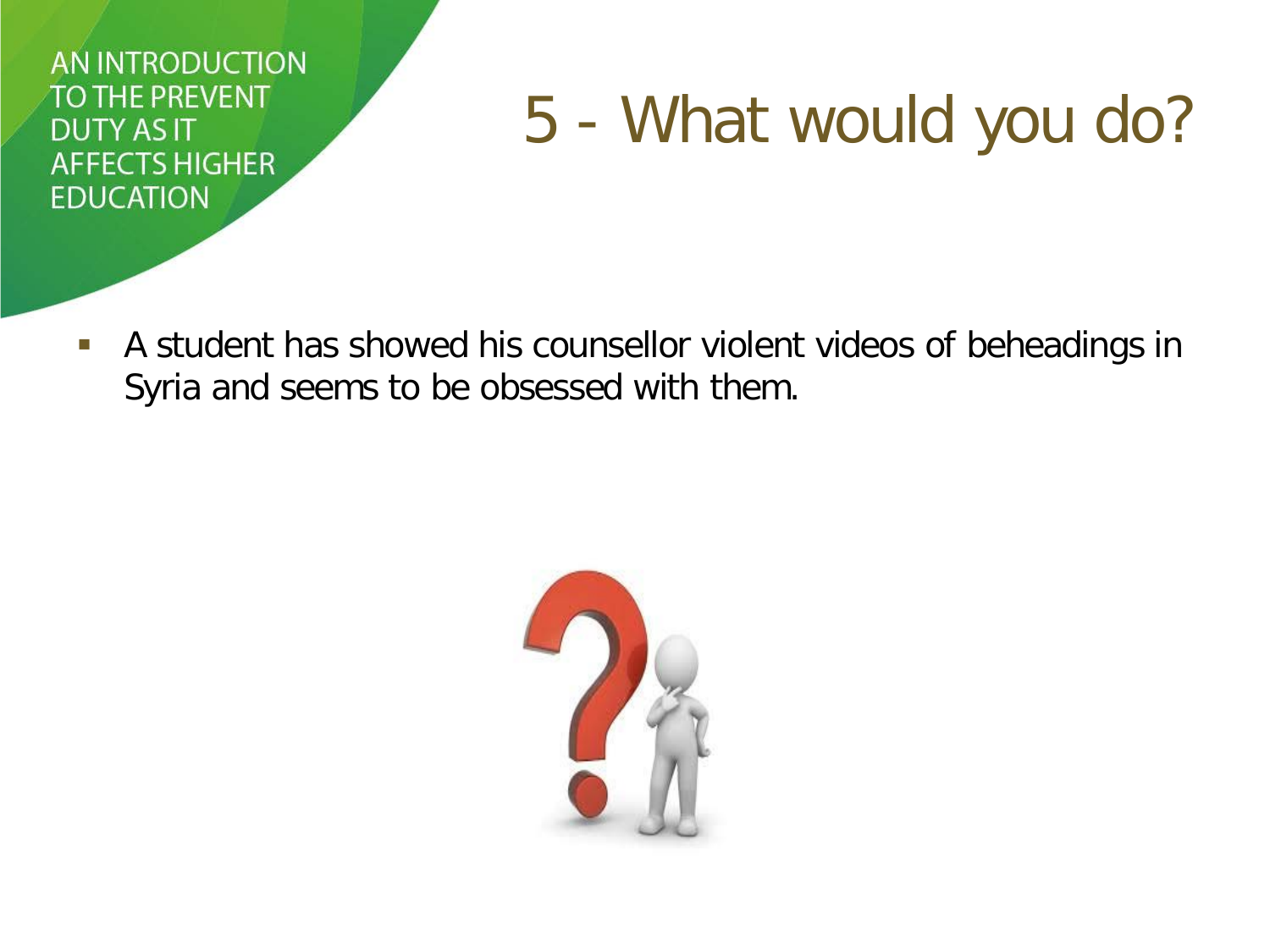## A procedure for advice, support, intervention and referral

- Your RHEB should have in place a procedure for staff to raise concerns about a student for a broad range of matters.
- In many institutions this will be from the department that is responsible for student welfare – student services, student wellbeing or whatever the local arrangement.
- These procedures should include matters relating to radicalisation.
- Concerns may come from a range of sources other students, academic or personal tutors, student services staff, residential and accommodation staff.
- In the case of concerns around Prevent it is important that referral is made to the designated person as identified in the procedure – the case study shows the importance of connecting what may appear to be isolated events.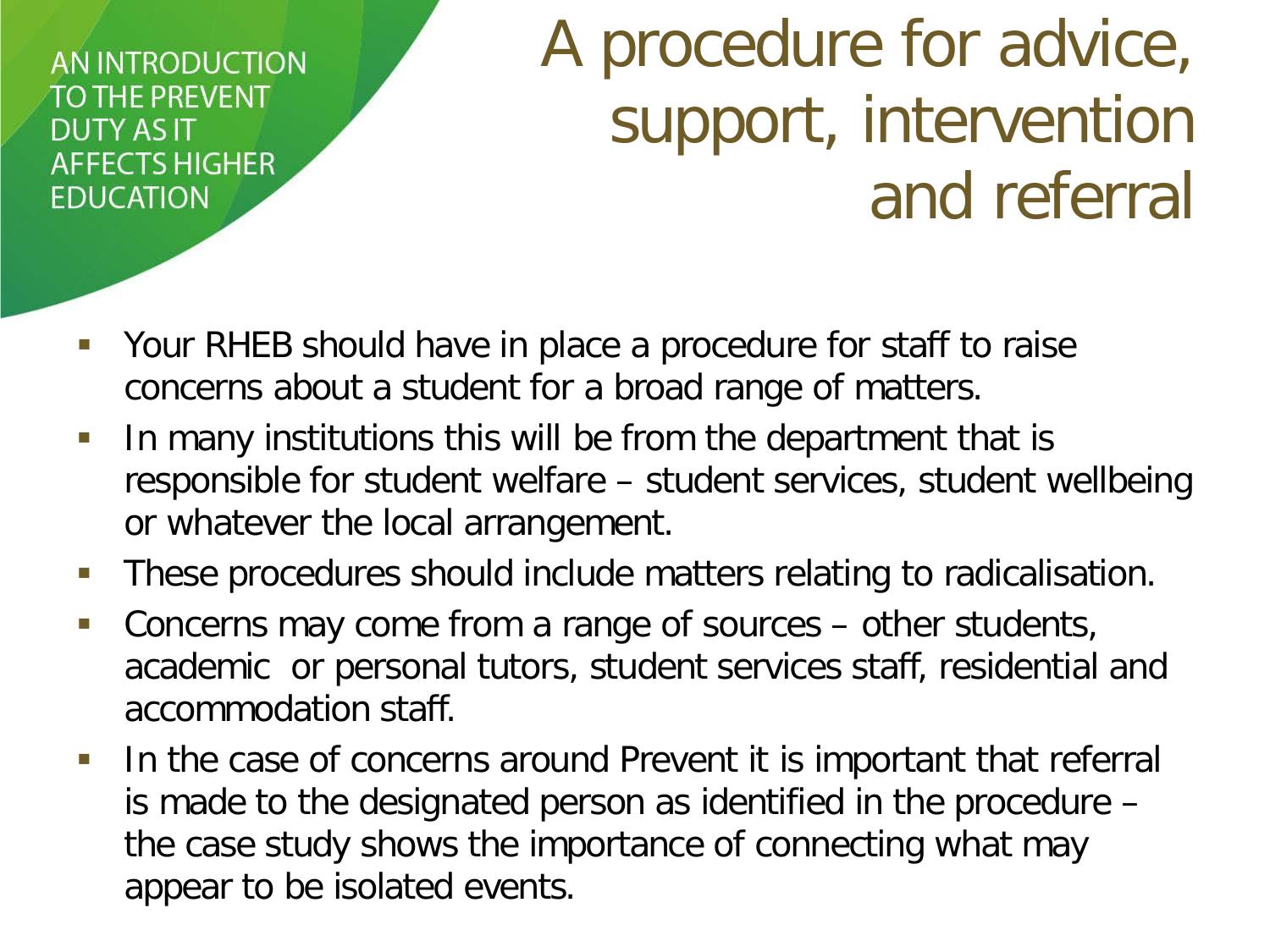#### "Channel"

- First piloted in 2007 and rolled out across England and Wales in 2012.
- A programme that focuses on providing support at an early stage to people identified as vulnerable to being drawn into terrorism.
- About ensuring that vulnerable young people and adults of any faith, ethnicity or background receive support before they become involved in terrorist related activity.
- A multi-agency approach whose success depends on co-operation between partners.
- Works best when the individuals and their families fully engage with the programme.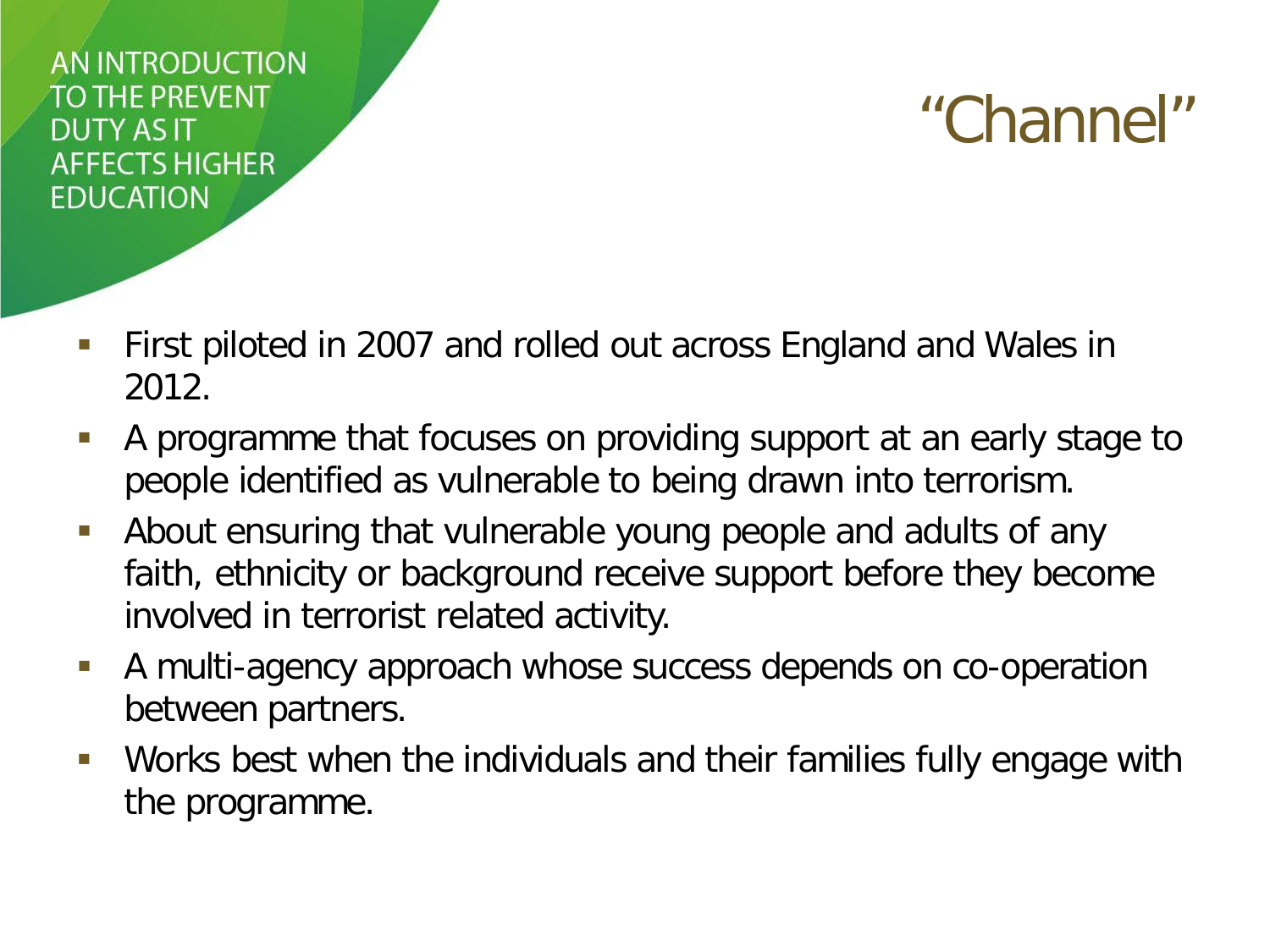## The Channel process

- All referrals are screened to ensure that there is a specific risk and that they are not misinformed or malicious.
- All local authorities must establish Channel panels and must chair them.
- As well as the local authority chair a police representative will be present.
- There is a duty on all partners identified in the CT&S Act to cooperate with panels – this includes RHEBs.
- The composition of any panel will depend on the nature of the referral – in all relevant cases RHEB representatives will be included.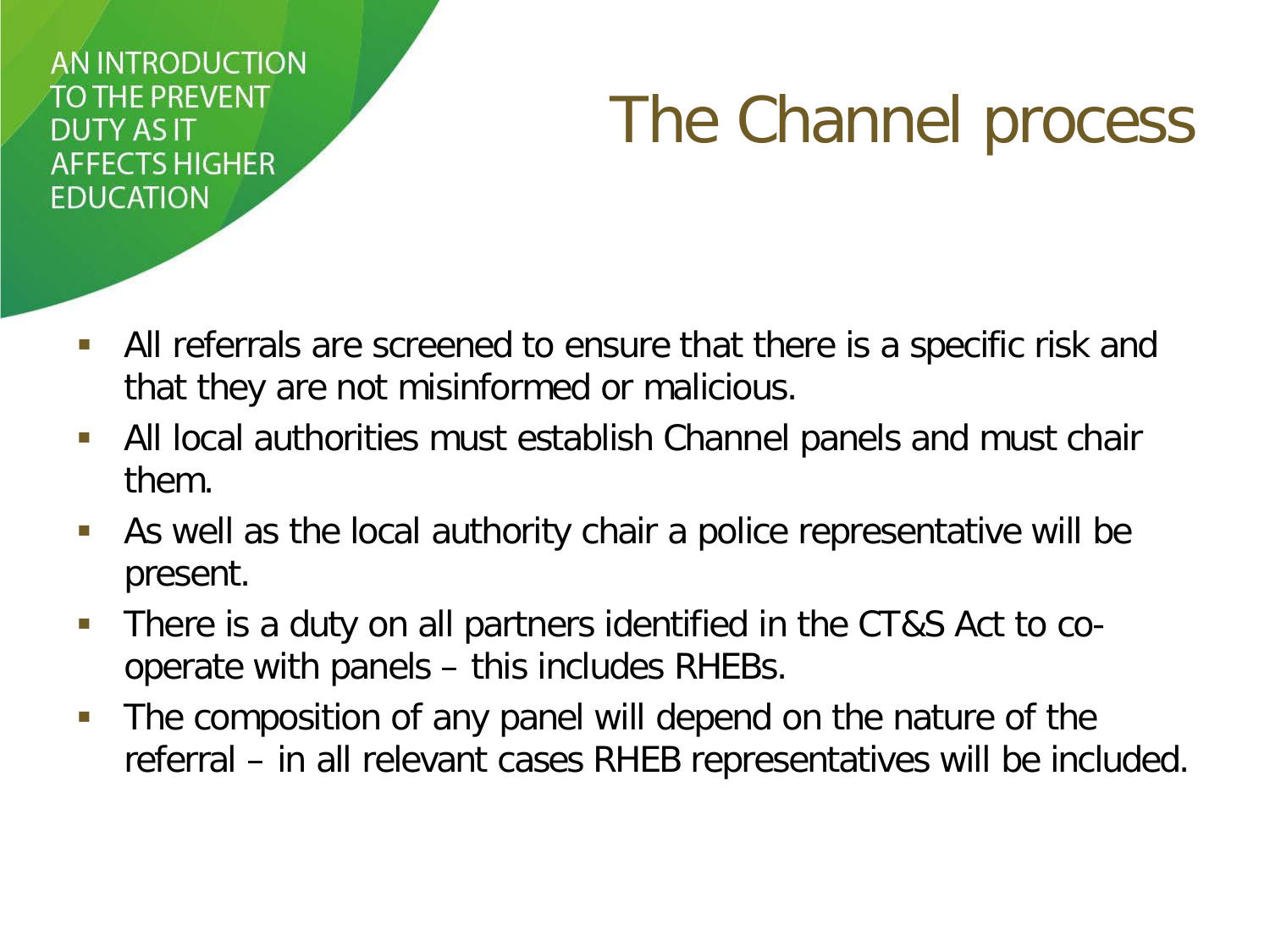## Making referrals to Channel

- All RHEBs will have in place a system usually requiring that referrals are made through a single point of contact.
- **This is important to ensure that there is a suitable internal assessment** before proceeding – there have been unfortunate cases where inappropriate referrals have been made and reported in the media.
- **The Channel guidance is very explicit in stipulating that except in** exceptional circumstances referrals must be made with the knowledge and consent of the individual.
- Referrals to Channel will not be revealed through reports obtained from the DBS.
- Members of your Prevent team will be able to give advice in this area.